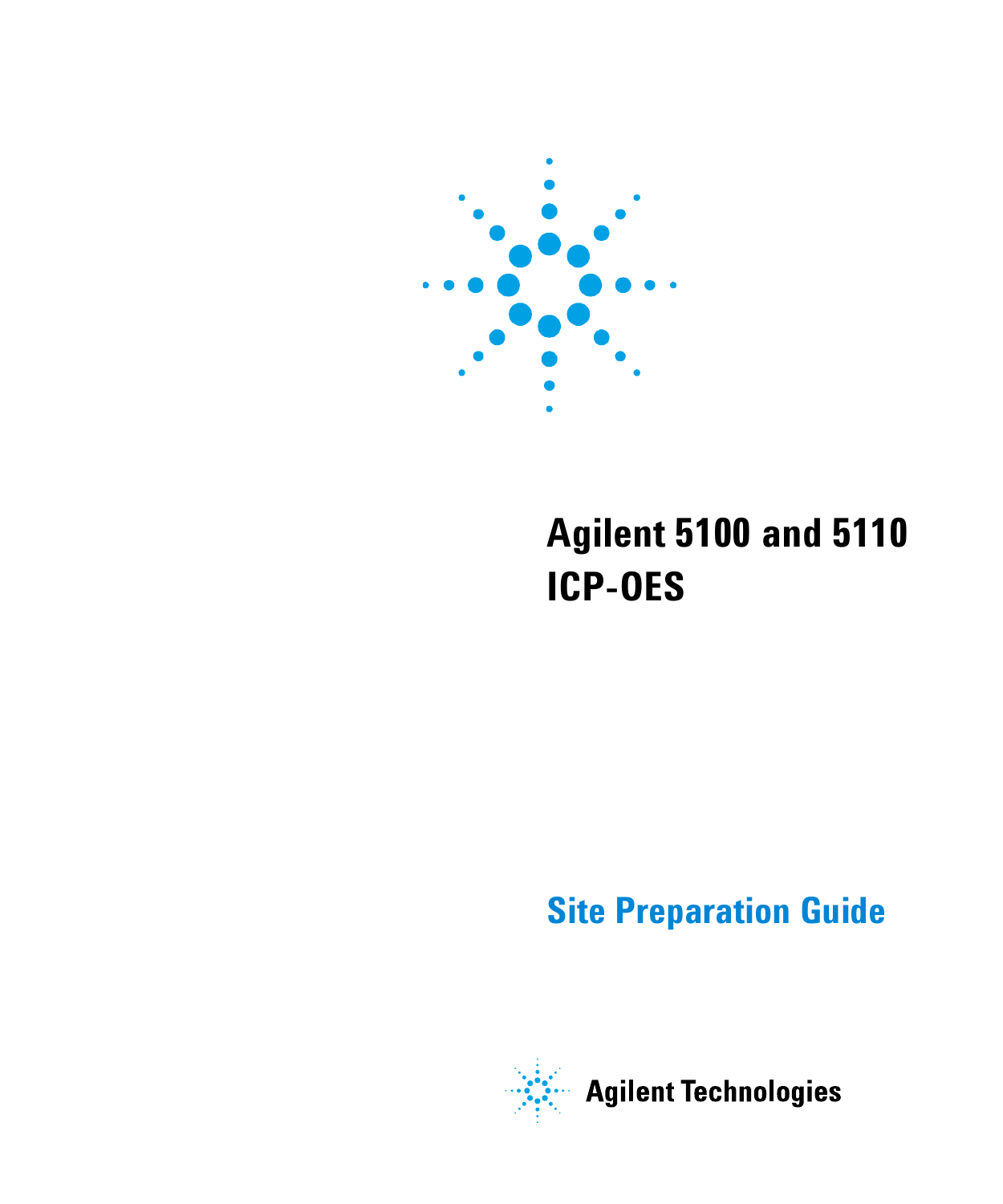## **Notices**

© Agilent Technologies, Inc. 2014, 2016, 2017, 2019

No part of this manual may be reproduced in any form or by any means (including electronic storage and retrieval or translation into a foreign language) without prior agreement and written consent from Agilent Technologies, Inc. as governed by United States and international copyright laws.

### **Manual Part Number**

G8010-90001

#### **Edition**

Fifth edition, February 2019

Agilent Technologies, Australia (M) Pty Ltd 679 Springvale Road Mulgrave, Victoria, 3170 Australia

www.agilent.com

#### **Warranty**

**The material contained in this document is provided "as is," and is subject to being changed, without notice, in future editions. Further, to the maximum extent permitted by applicable law, Agilent disclaims all warranties, either express or implied, with regard to this manual and any information contained herein, including but not limited to the implied warranties of merchantability and fitness for a particular purpose. Agilent shall not be liable for errors or for incidental or consequential damages in connection with the furnishing, use, or performance of this document or of any information contained herein. Should Agilent and the user have a separate written agreement with warranty terms covering the material in this document that conflict with these terms, the warranty terms in the separate agreement shall control.**

#### **Technology Licenses**

The hardware and/or software described in this document are furnished under a license and may be used or copied only in accordance with the terms of such license.

### **Restricted Rights Legend**

If software is for use in the performance of a U.S. Government prime contract or subcontract, Software is delivered and licensed as "Commercial computer software" as defined in DFAR 252.227-7014 (June 1995), or as a "commercial item" as defined in FAR 2.101(a) or as "Restricted computer software" as defined in FAR 52.227-19 (June 1987) or any equivalent agency regulation or contract clause. Use, duplication or disclosure of Software is subject to Agilent Technologies' standard commercial license terms, and non-DOD Departments and Agencies of the U.S. Government will receive no greater than Restricted Rights as defined in FAR 52.227-19(c)(1-2) (June 1987). U.S. Government users will receive no greater than Limited Rights as defined in FAR 52.227-14 (June 1987) or DFAR 252.227-7015 (b)(2) (November 1995), as applicable in any technical data.

### **Safety Notices**

### **CAUTION**

A **CAUTION** notice denotes a hazard. It calls attention to an operating procedure, practice, or the like that, if not correctly performed or adhered to, could result in damage to the product or loss of important data. Do not proceed beyond a **CAUTION** notice until the indicated conditions are fully understood and met.

### **WARNING**

**A WARNING notice denotes a hazard. It calls attention to an operating procedure, practice, or the like that, if not correctly performed or adhered to, could result in personal injury or death. Do not proceed beyond a WARNING notice until the indicated conditions are fully understood and met.**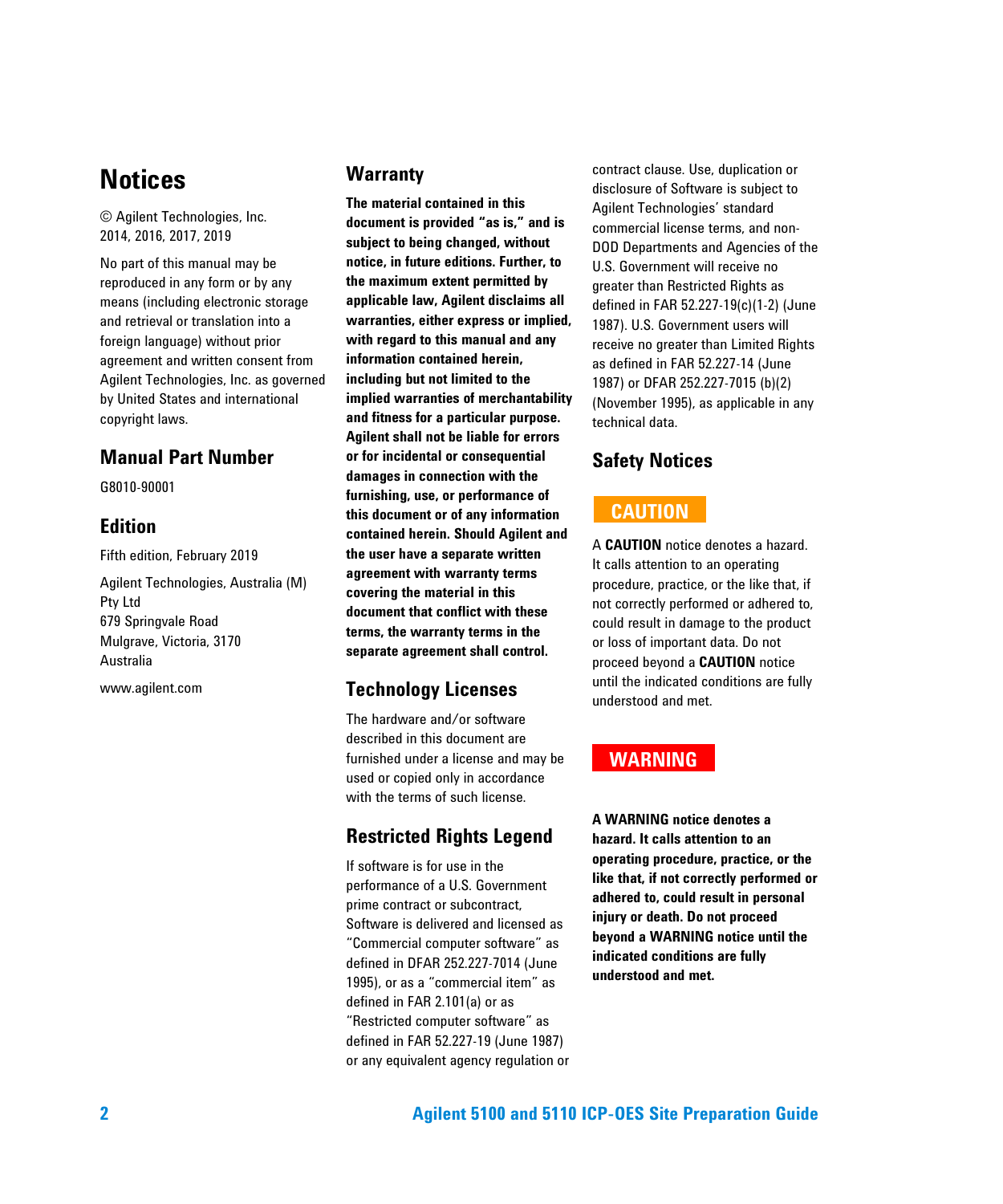### <span id="page-2-0"></span>**Request for Installation**

All preparations have been completed. Please arrange for the installation to be completed as soon as possible. I understand that if the installation site is not prepared in accordance with the enclosed instructions, additional installation charges may apply.

| Date: $\qquad \qquad$ |
|-----------------------|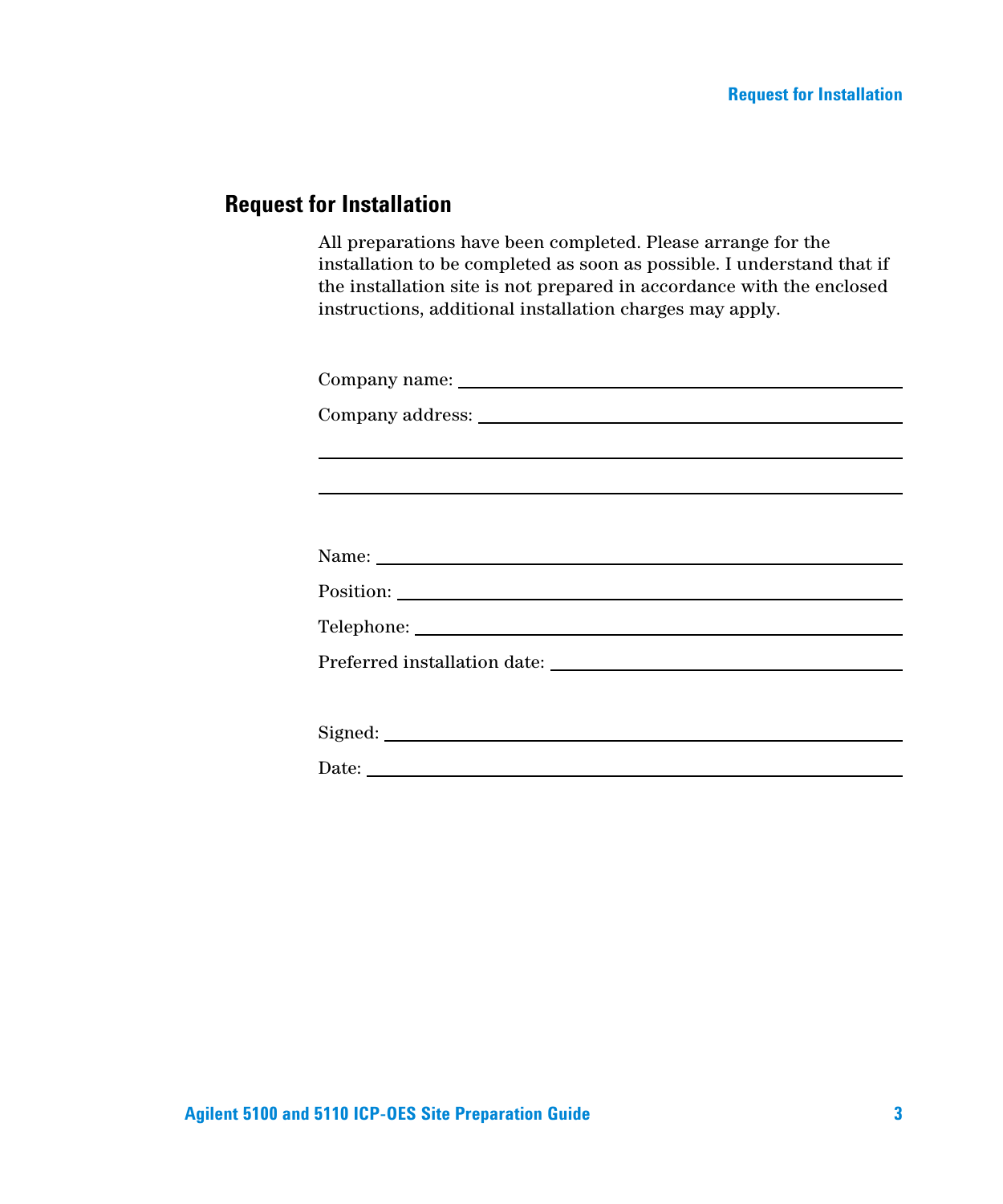### <span id="page-3-0"></span>**Site Preparation Checklist**

Your site must meet all requirements before you request installation. Complete each requirement listed in the table. After completing each requirement, place a check in the appropriate check box. Ensure you compare the boxes with the shipping list supplied with the boxes.

| <b>Requirements</b>                                                                                                                                                  | ☑ |
|----------------------------------------------------------------------------------------------------------------------------------------------------------------------|---|
| Principal installation area is in compliance with all relevant safety regulations.                                                                                   | п |
| Laboratory temperature is maintained between 15-30°C (59-86°F)                                                                                                       | п |
| Laboratory is free of excessive particulate matter.                                                                                                                  | п |
| Cooling air system is set up (if required).                                                                                                                          | п |
| Workbench requirements are met.                                                                                                                                      | п |
| Sufficient bench space is available for all components.                                                                                                              | п |
| Bench can support system weight.                                                                                                                                     | □ |
| Personal computer with Microsoft Windows 7 Professional 64-bit SP1 or Microsoft Windows 10<br>Professional installed and printer is set up, if purchased separately. | п |
| Exhaust system is suitable and installed.                                                                                                                            | п |
| Specified electrical supply and power outlets are installed.                                                                                                         | □ |
| Gas supply (at specified purity), regulator, and gas lines are installed for argon and any allowed optional<br>gases.                                                | п |
| Water cooling/circulation system and power connections are set up, if system is not purchased from<br>Agilent.                                                       | п |
| Waste container appropriate for the chemical waste is prepared.                                                                                                      | п |
| <b>Accessories Purchased</b>                                                                                                                                         |   |
| <b>SPS 4 Autosampler</b>                                                                                                                                             | п |
| <b>SPS 3 Sample Preparation System</b>                                                                                                                               | п |
| Advanced valve system (AVS) 4, 6, or 7 Switching Valve                                                                                                               | п |
| SVS 2+ Productivity Package                                                                                                                                          | п |
| <b>VGA Vapor Generation Accessory</b>                                                                                                                                | ◻ |
| 5 Channel Peristaltic Pump                                                                                                                                           | п |
| Air Inlet Duct Filter                                                                                                                                                | П |
| <b>External Inlet Duct Adapter</b>                                                                                                                                   | □ |
| Multimode Sample Introduction System (MSIS)                                                                                                                          | п |
| Argon Saturator Accessory (ASA)                                                                                                                                      | п |
| IsoMist™ Programmable Temperature Spray Chamber                                                                                                                      | □ |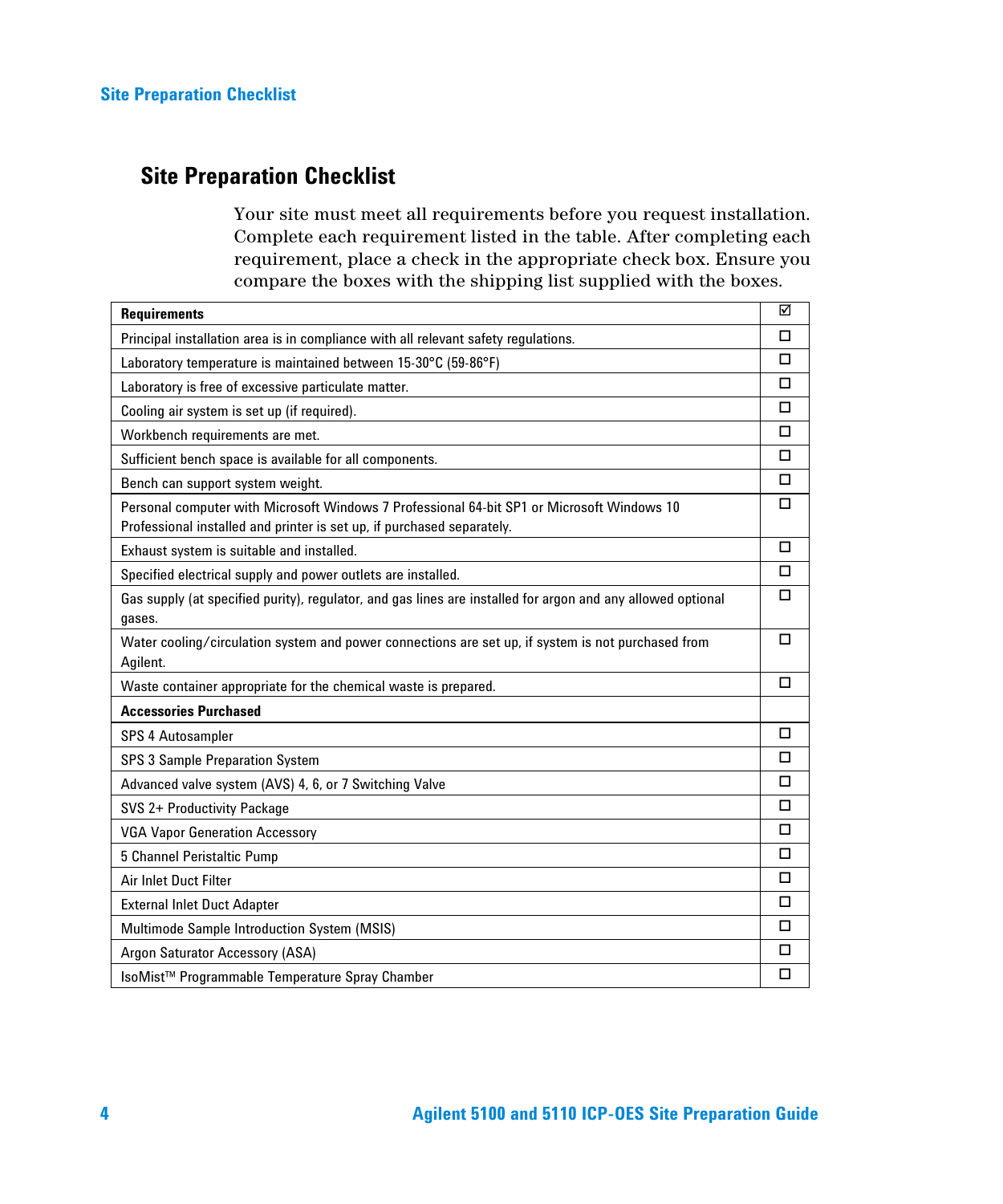### **Contents**

## **Contents**

|    | <b>Request for Installation</b>        | 3  |
|----|----------------------------------------|----|
|    | <b>Site Preparation Checklist</b>      | 4  |
| 1. | <b>Safety Practices and Hazards</b>    | 7  |
|    | <b>Heat, Vapors and Fumes</b>          | 7  |
|    | <b>Compressed Gas Hazards</b>          | 7  |
|    | <b>Electrical Hazards</b>              | 8  |
|    | <b>Other Precautions</b>               | 8  |
| 2. | <b>Introduction</b>                    | 9  |
|    | <b>Installation Guidelines</b>         | 9  |
| 3. | <b>Laboratory Environment</b>          | 11 |
|    | <b>Environmental Conditions</b>        | 11 |
|    | Installation category                  | 11 |
|    | <b>Pollution level</b>                 | 11 |
|    | <b>Temperature Control</b>             | 12 |
|    | <b>Cleanliness</b>                     | 12 |
|    | <b>Instrument Cooling Air Supply</b>   | 12 |
|    | Workbench                              | 13 |
|    | Location                               | 14 |
|    | <b>PC Requirements</b>                 | 17 |
| 4. | <b>Instrument Shipping Information</b> | 19 |
|    | <b>Weights and Dimensions</b>          | 19 |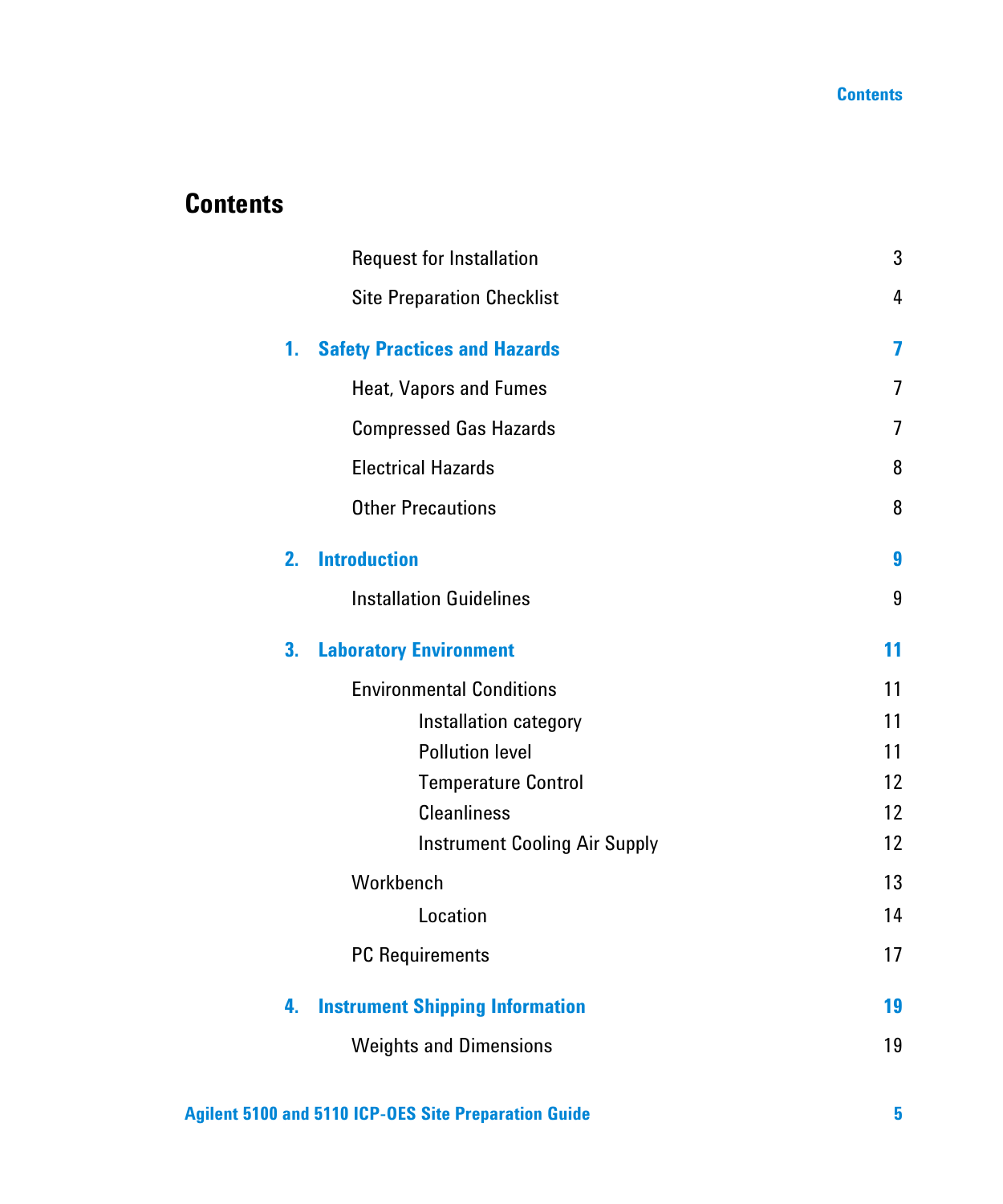### **Safety Practices and Hazards**

|    | <b>Seismic Requirements</b>                        | 20 |
|----|----------------------------------------------------|----|
| 5. | <b>Laboratory Facilities</b>                       | 23 |
|    | <b>Exhaust System</b>                              | 23 |
|    | <b>Electrical Power Supplies</b>                   | 25 |
|    | <b>Electrical Requirements</b>                     | 26 |
|    | Single phase requirement                           | 26 |
|    | Power plugs and cords                              | 27 |
|    | <b>Gas Supplies</b>                                | 27 |
|    | <b>Water Chiller System</b>                        | 30 |
|    | Location                                           | 31 |
|    | <b>Waste Fluid Container</b>                       | 32 |
|    | <b>Guidelines for Software Installation</b>        | 32 |
| 6. | <b>Accessories and Options</b>                     | 34 |
|    | Vapor Generation Accessory (VGA) Recommended Gases | 34 |
|    | <b>Important Customer Web Links</b>                | 35 |
|    | <b>Power Cords</b><br><b>Appendix A:</b>           | 36 |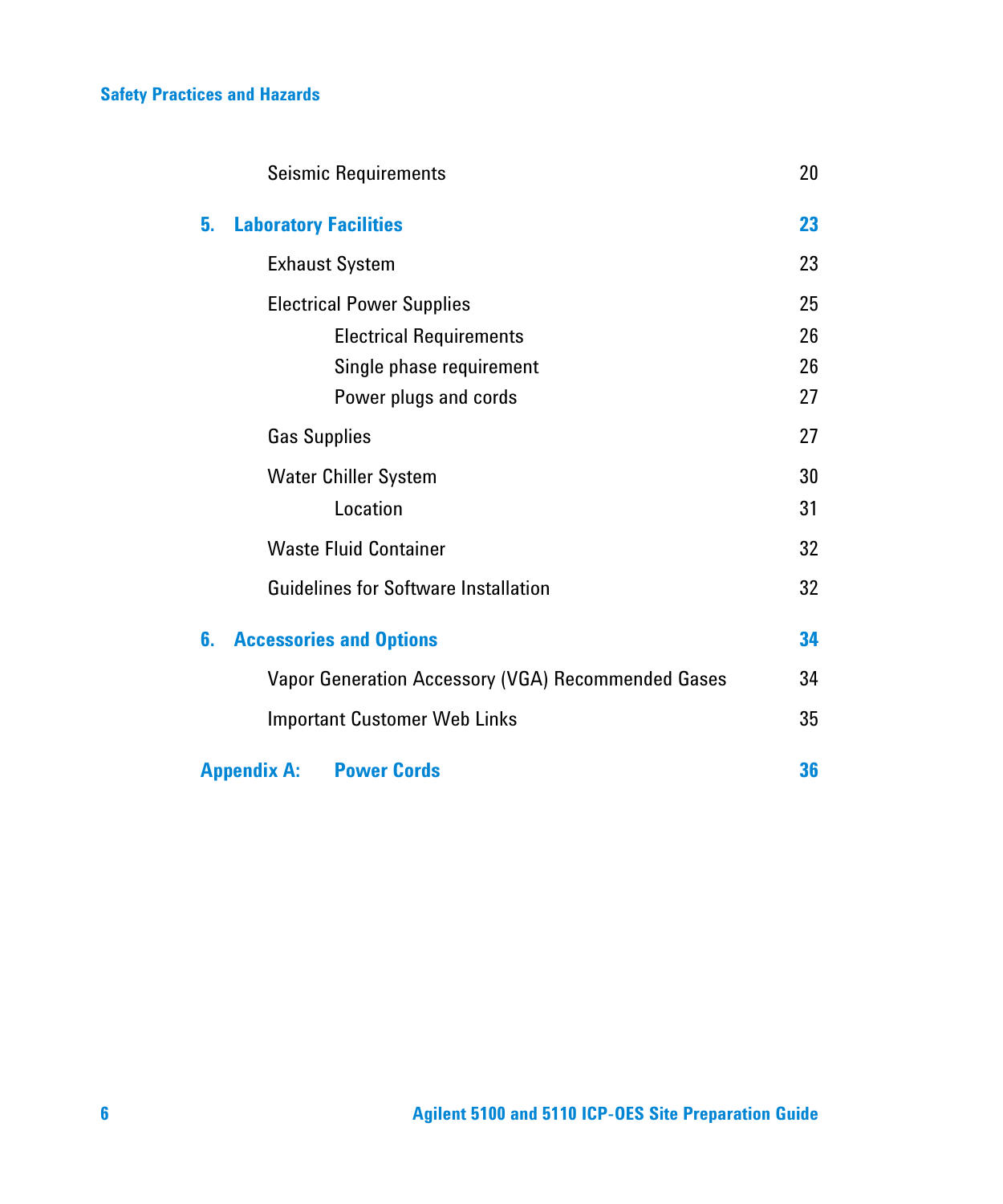<span id="page-6-0"></span>

### <span id="page-6-1"></span>**Heat, Vapors and Fumes**

Heat, ozone, vapors and fumes generated by the plasma can be hazardous, and must be extracted from the instrument by means of an exhaust system. Ensure that an exhaust system of the appropriate type is fitted (see Page [23\)](#page-22-1). The system must be vented to the outside air in accordance with local regulations and never within the building. Regularly check the exhaust system by smoke test to ensure that the exhaust system is functioning correctly. The exhaust fan must always be switched on *before* igniting the plasma.

### <span id="page-6-2"></span>**Compressed Gas Hazards**

All compressed gases (other than air) can create a hazard if they leak into the atmosphere. Even small leaks in gas supply systems can be dangerous. Any leak (except that of air or oxygen) can result in an oxygen-deficient atmosphere, which can cause asphyxiation. The area in which cylinders are stored and the area surrounding the instrument must be adequately ventilated to prevent such gas accumulations.

Gas cylinders must be installed, stored and handled strictly in accordance with local safety codes and regulations. Cylinders must be used and stored only in a vertical position and secured to an immovable structure or a properly constructed cylinder stand. Move cylinders only by securing them to a properly constructed trolley.

Use only approved regulator and hose connectors (refer to the gas supplier's instructions).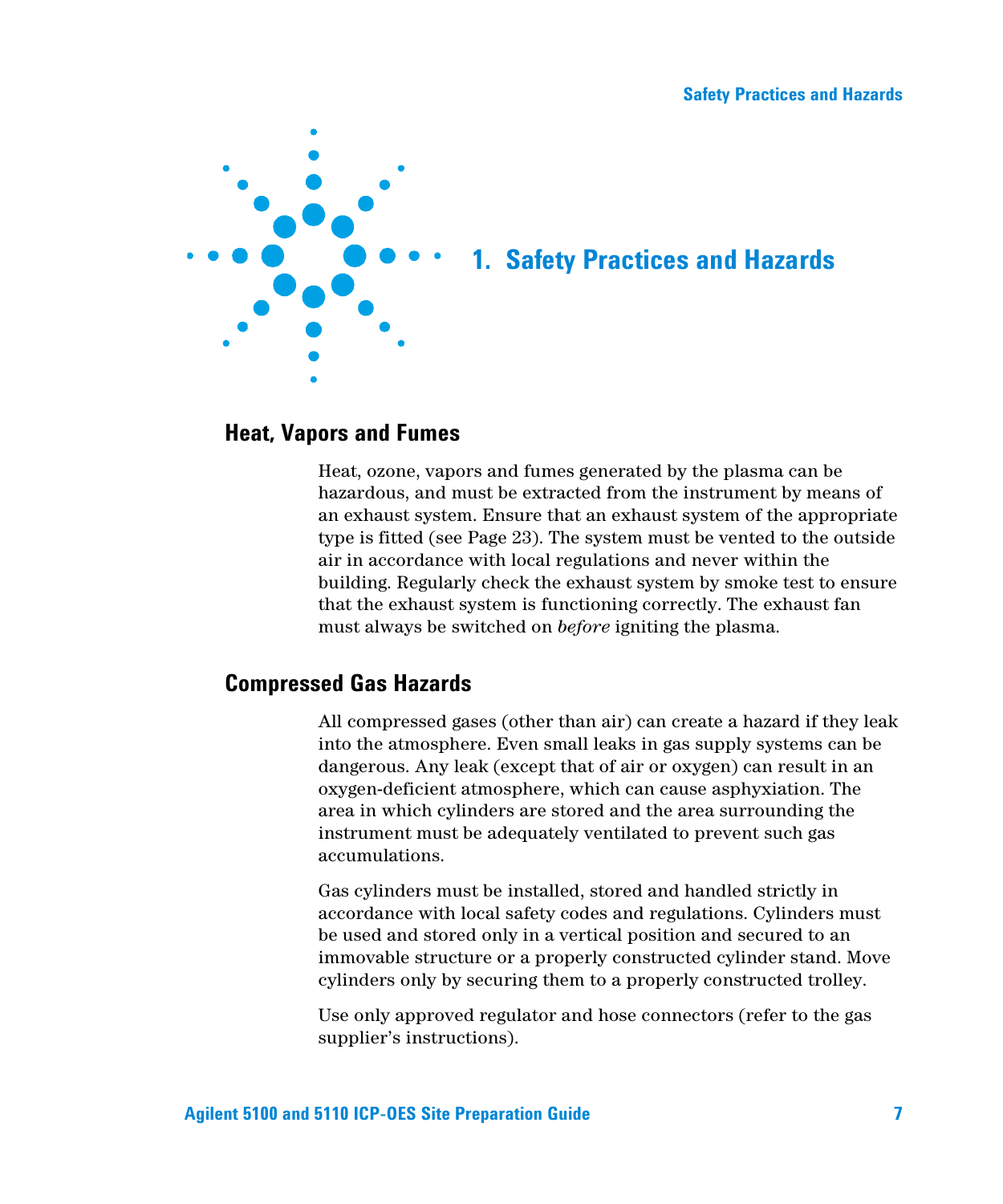#### **Safety Practices and Hazards**

Use only 'instrument grade' gases with your spectrometer.

If using cryogenic gases (for example, liquid argon), prevent severe burns by wearing suitable protective clothing and gloves.

### <span id="page-7-0"></span>**Electrical Hazards**

Connecting the Agilent ICP-OES to a power source that is not equipped with a protective earth contact creates a shock hazard for the operator and can damage the instrument. Likewise, interrupting the protective conductor inside or outside the Agilent ICP-OES or defeating the power cord ground creates a shock hazard for the operator and can damage the instrument.

### <span id="page-7-1"></span>**Other Precautions**

Air flow to the cooling fans of the spectrometer and accessories must be unobstructed. Do not block the ventilation grills on the spectrometer and accessories. Consult the manuals supplied with your PC, monitor, printer and water-cooling system for their specific ventilation requirements.

The spectrometer weighs approximately 106 kg (234 lb). To avoid injury to personnel or damage to the instrument or property, always use a forklift or other suitable mechanical lifting device to move the instrument.



 After all safety regulations have been met, check the checklist box: *Principal installation area is in compliance with all relevant safety regulations.*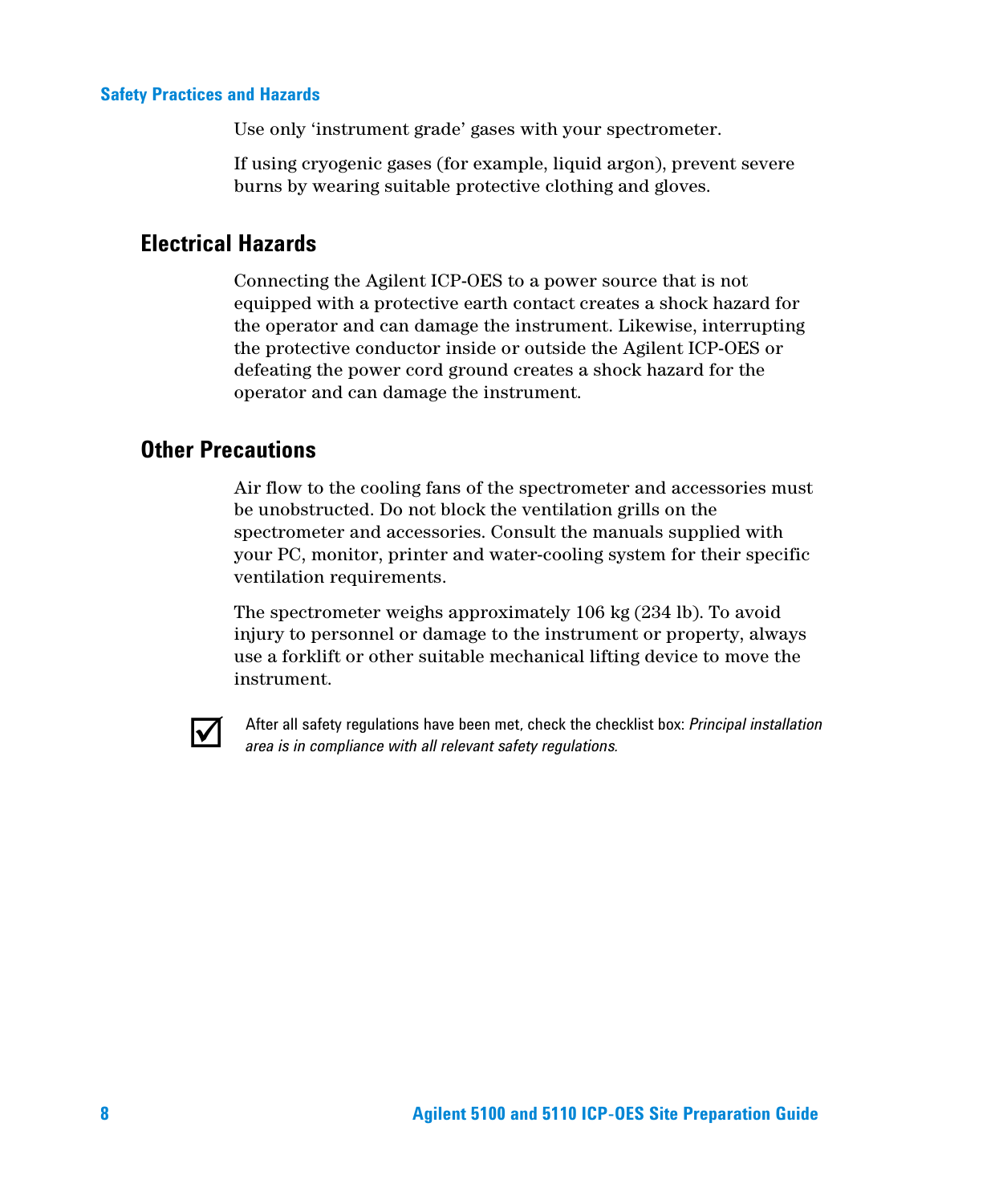<span id="page-8-0"></span>

This publication contains the information required to successfully prepare a site for an Agilent ICP-OES system installation.

On completion of the site preparation, fill in the checklist on Page 4, (striking out those entries not applicable), and send this checklist to your local Agilent agent or Agilent sales and service office. As soon as it is received, Agilent or its agent will contact you to arrange a convenient time for installation.

If you have difficulty in preparing for the installation, and for details of operator training courses, please contact your Agilent sales or field service representative.

### <span id="page-8-1"></span>**Installation Guidelines**

Allow a minimum of one day for the installation of the Agilent ICP-OES system by an Agilent field service engineer.

The installation will include the following:

- Spectrometer installation
- Water chiller connection
- Instrument software installation and registration
- Accessory installation
- Spectrometer installation performance tests
- Basic customer training
- Maintenance overview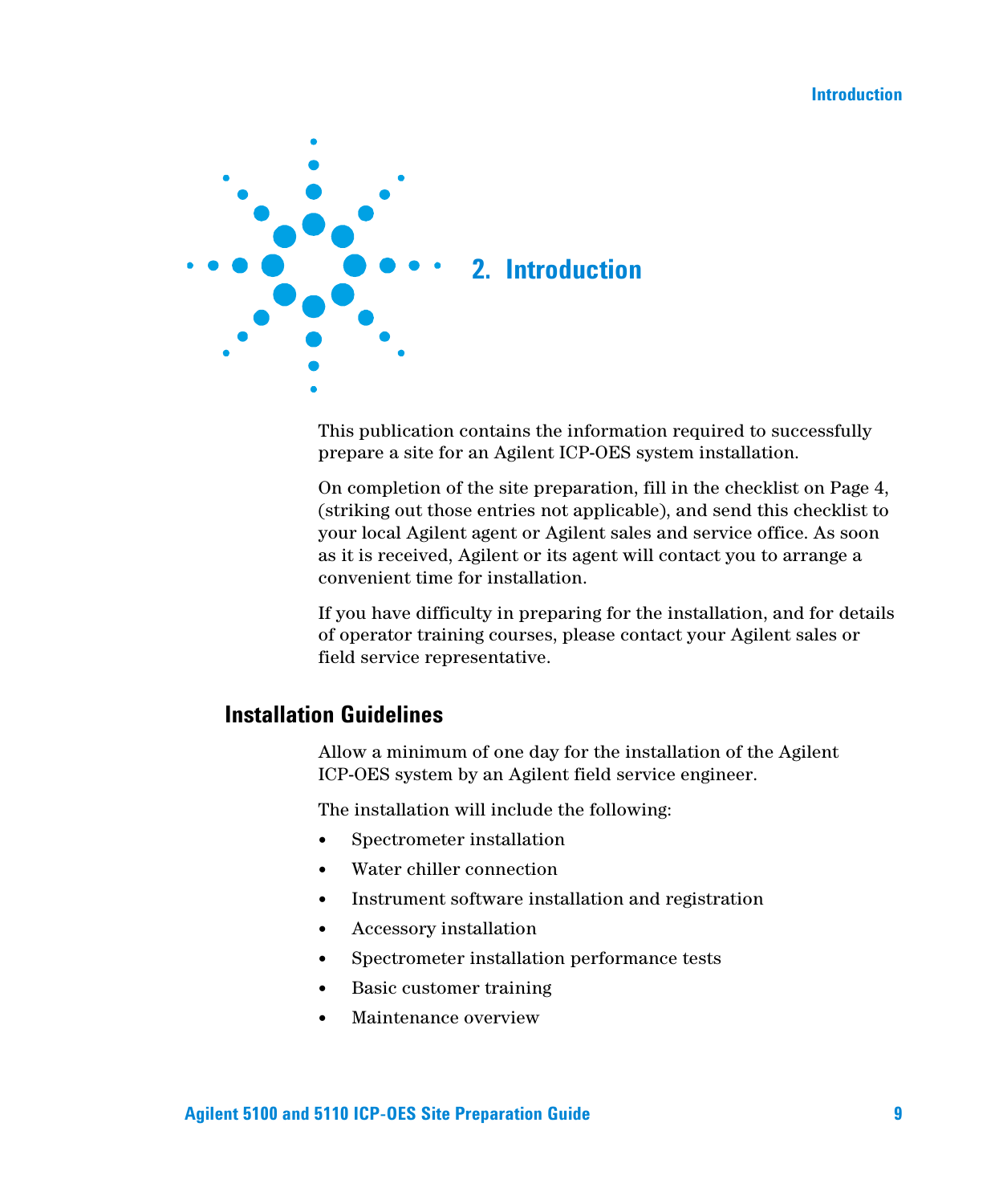**Introduction**

*This page is intentionally left blank.*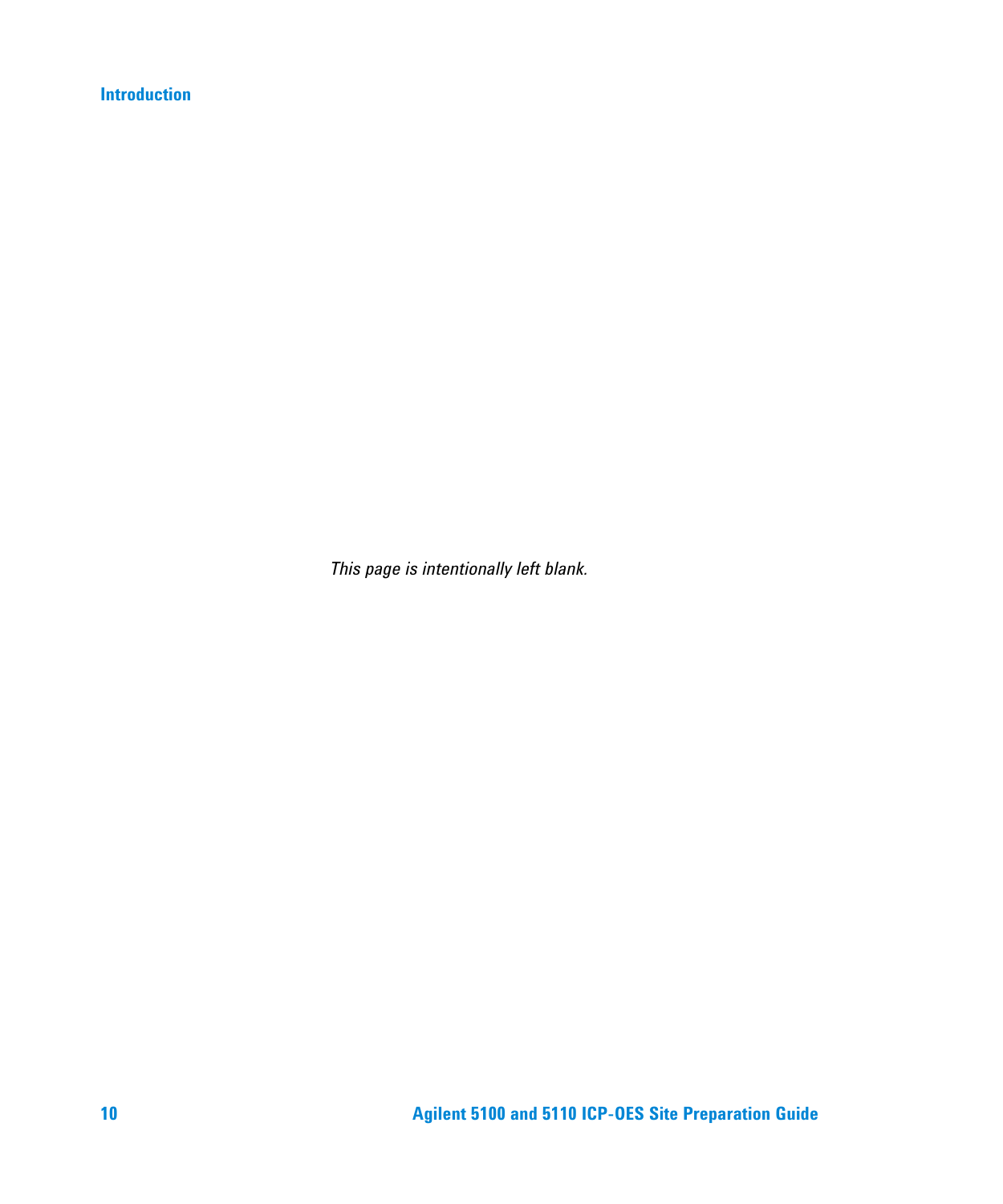<span id="page-10-0"></span>

### <span id="page-10-2"></span><span id="page-10-1"></span>**Environmental Conditions**

The Agilent ICP-OES instrument is suitable for indoor use *only* and is classified suitable under Equipment class I category.

### **Installation category**

The installation category is II, based on IEC61010-1. The installation category implies the regulation for impulse withstand voltage. It is also called the 'Over voltage category'. 'II' applies to electrical equipment with a nominal supply voltage up to 300 V.

### <span id="page-10-3"></span>**Pollution level**

The pollution level is 2, based on IEC61010-1. Pollution level describes the degree to which a solid, liquid or gas that deteriorates dielectric strength is adhering. '2' applies to a normal indoor atmosphere, where only non-conductive pollution occurs.

**Table 1**. Suitable environmental conditions for the ICP-OES instruments

| <b>Condition</b>                   | <b>Altitude</b>                       | Temp. (°C) | Humidity (%RH) non-<br>condensing |
|------------------------------------|---------------------------------------|------------|-----------------------------------|
| Non-operating<br>(Storage)         | $0 - 3000$ m<br>$(0.9840 \text{ ft})$ | $5 - 60$   | $15 - 85$                         |
| Operating within<br>specifications | $0 - 3000$ m<br>$(0.9840 \text{ ft})$ | $15 - 30$  | $20 - 80$                         |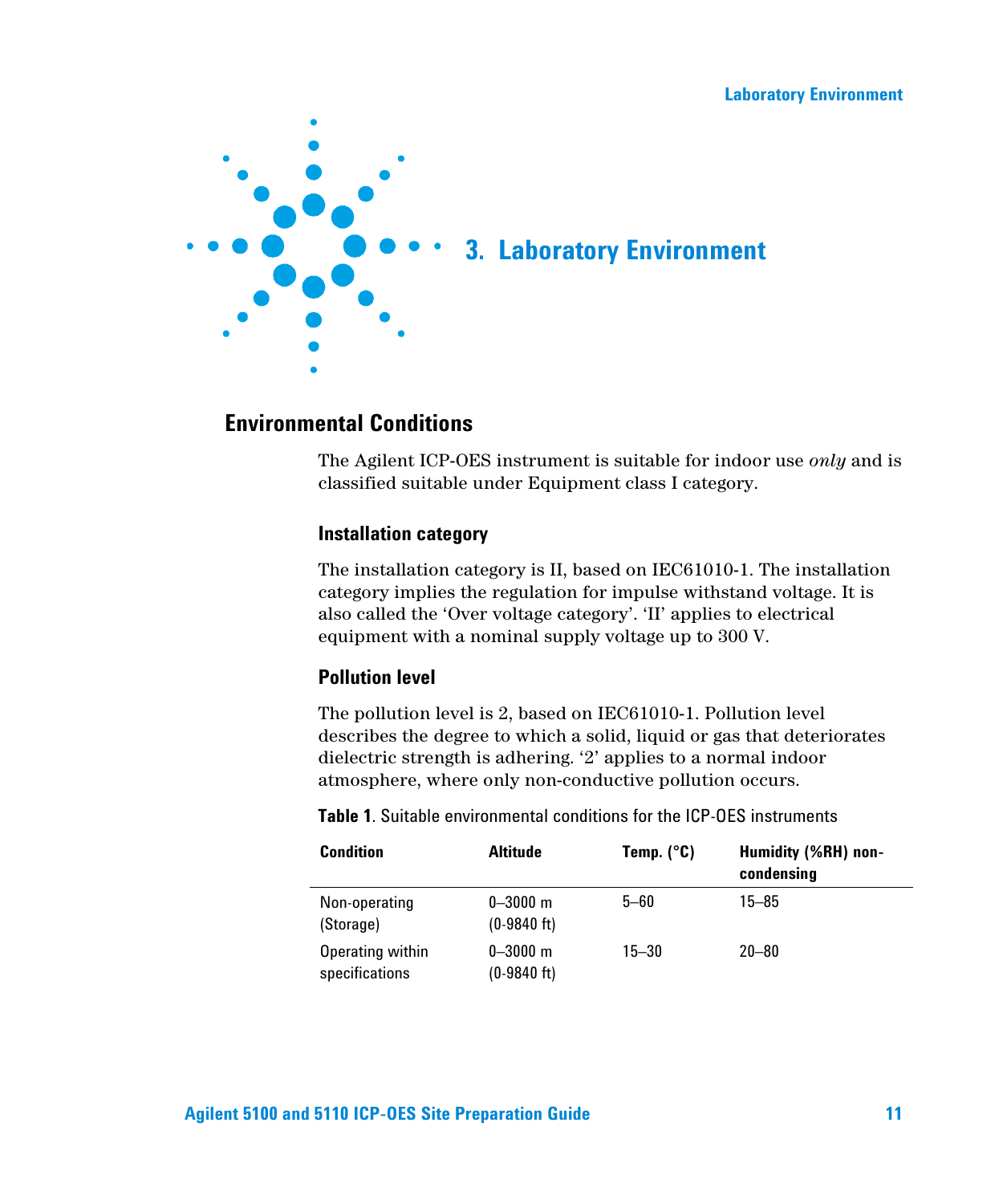#### **Temperature Control**

Air-conditioning is strongly recommended for control of the environment.

<span id="page-11-0"></span>**NOTE** For *optimum analytical performance*, it is recommended that the ambient temperature of the laboratory be between 20 and 25 °C (68 and 77 F), and be held constant to within  $\pm 2$  °C ( $\pm 3.6$  °F) throughout the entire working day.

> The ICP-OES spectrometer generates 870 watts maximum (joules per second) or 3132 kilojoules per hour (2968 BTU per hour).

> The water chiller generates approximately 2000 watts maximum (joules per second), or 7200 kilojoules per hour (6824 BTU per hour).



<span id="page-11-1"></span>After the temperature requirements have been met, check the checklist box: *Lab* **1999** *temperature maintained between 15 and 30 °C.*

### **Cleanliness**

The area selected for the operation of an Agilent ICP-OES system *must be free from drafts, corrosive atmospheres and vibration* and should be a dust-free, low humidity environment.

Sample preparation areas and materials storage facilities should be located in a separate room.

Limit dust levels to less than 36,000,000 particles (0.5 microns or larger) per cubic meter of air. This is equivalent to a very clean office.

<span id="page-11-2"></span>

After the cleanliness requirements have been met, check the checklist box: *Laboratory is free of excessive particulate matter.*

#### **Instrument Cooling Air Supply**

The Agilent ICP-OES instrument requires *clean, dry, non-corrosive air for cooling purposes.* This is supplied to the instrument through an air supply vent located at the top, front of the instrument. The vent is fitted with a dust filter, to filter out particulate matter from the surrounding environment.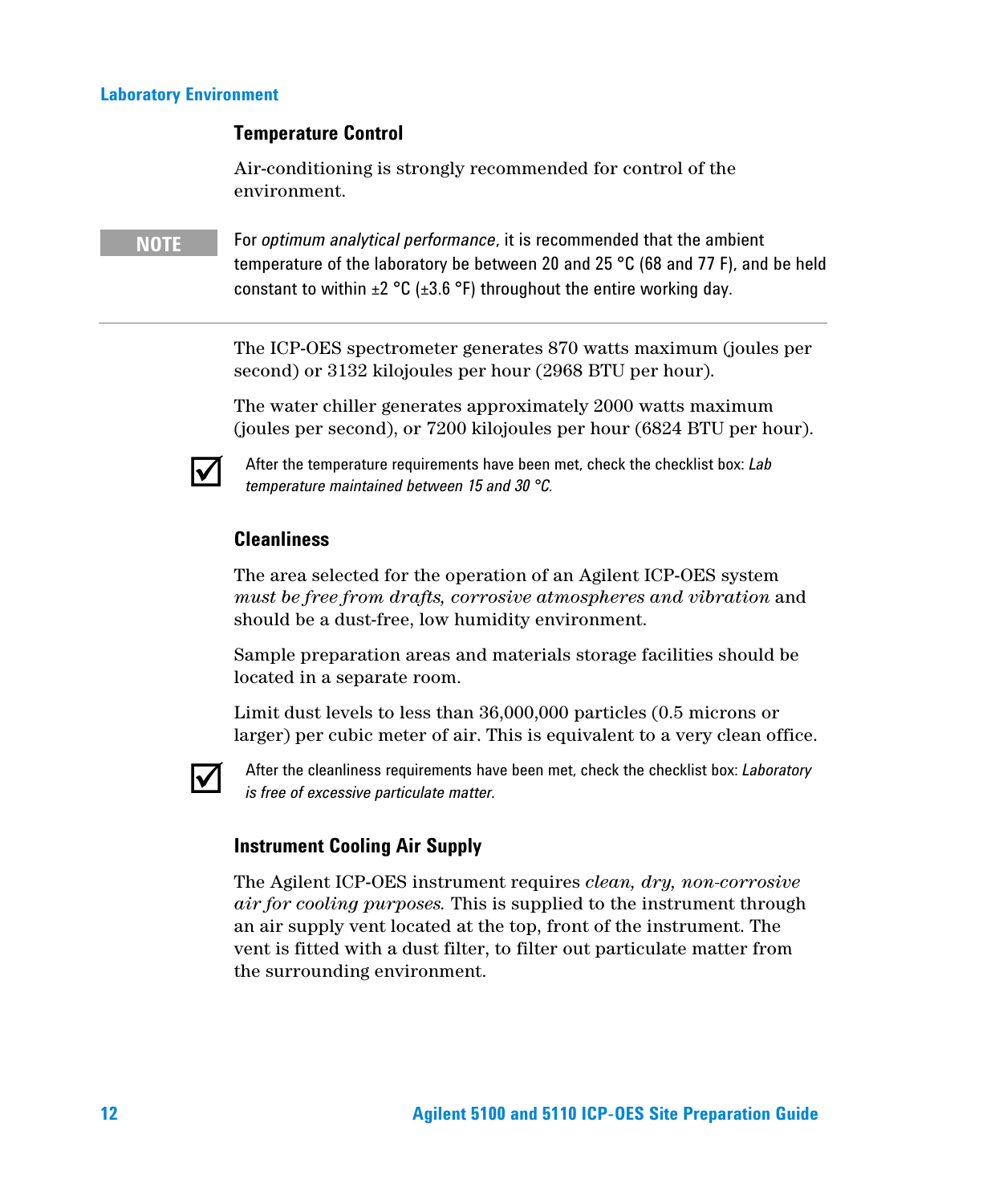The air supply is used to cool the RF generator and the electronics of the instrument. Several of these assemblies contain parts prone to corrosion. The introduction of cooling air contaminated with high levels of acid vapor or other corrosive substances may cause damage to the instrument.

Due to the corrosive nature of some analytical work, it is recommended that in applications demanding high usage of corrosive materials, an external cooling air supply system be provided. It is *strongly recommended* that the cooling air be supplied from an environmentally controlled area that is away from the instrument exhaust and any other area where corrosive materials are stored or used. Do not duct humid, warm air into an instrument in a cooled laboratory environment.

The external cooling air system with flue, fan, and ducting must provide a minimum positive flow of  $4\ \text{m}^3/\text{minute}$  (141 ft $^3/\text{min}$ ) to the instrument when using the External Inlet Duct Adaptor Kit (G8010- 68002). The ducting should be corrosion resistant and fire-proof.

**NOTE** If an external cooling air supply system is required, an air inlet duct attachment must be ordered with the instrument.



After the instrument cooling air supply requirements have been met, check the checklist box: *Cooling air system is set up.*

### <span id="page-12-0"></span>**Workbench**

The Agilent ICP-OES is a precision optical instrument. The workbench must be free from vibration and must be stable and strong enough to support the total weight of the equipment to be placed on top of the workbench. The bench top should be large enough to permit free circulation of air through the main instrument and around each of the accessories.

The information provided in the weights and dimensions table will help make planning easier. Portable or semi-permanent trolleys can be used as workbenches for the spectrometer system, but you must *lock* the wheels. Accessories such as the Sample Preparation System (SPS) Autosampler, PC and printer can be positioned on a trolley. A specially designed SPS trolley is available from Agilent.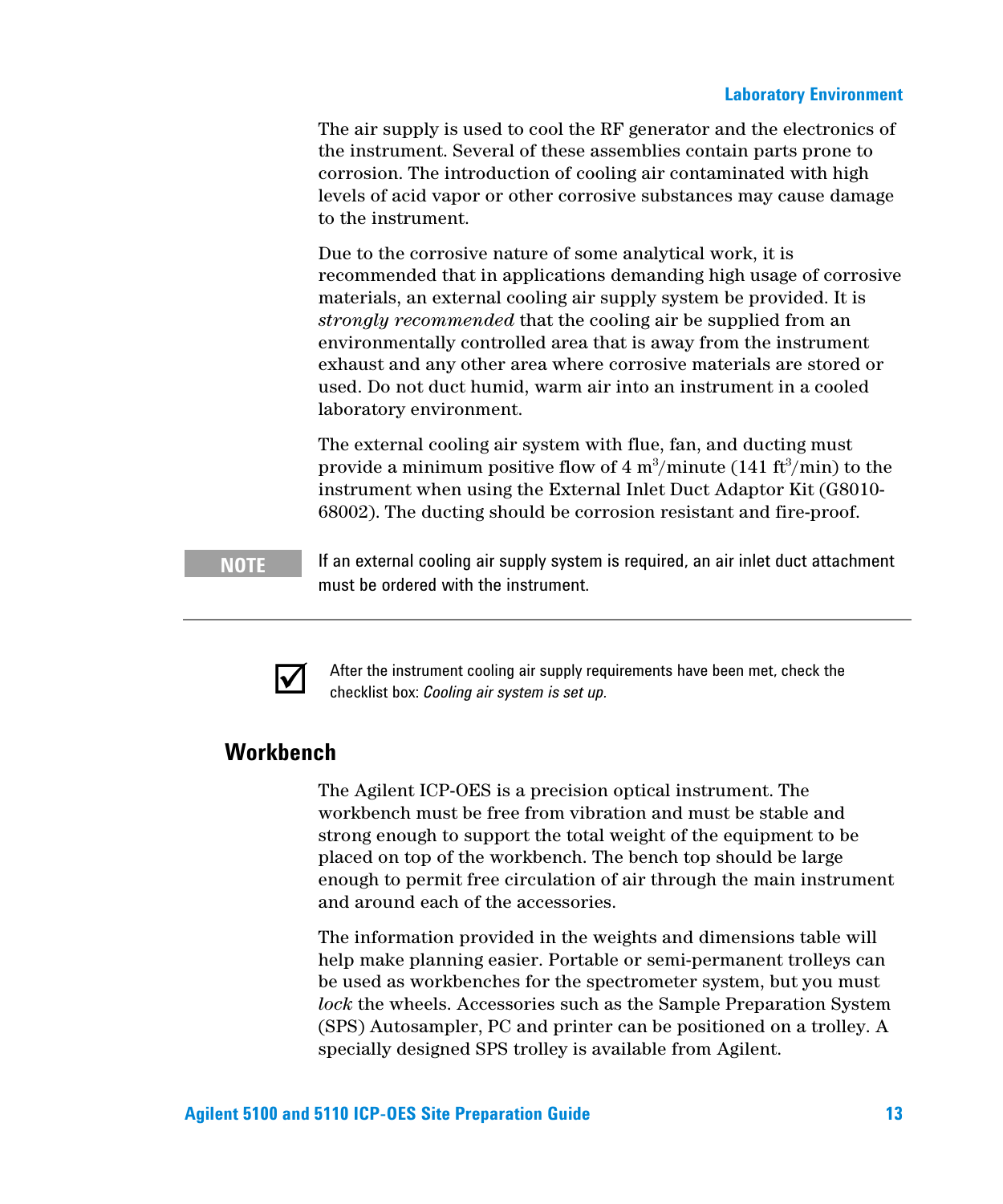To avoid damage through spillage of samples being used, the instrument bench top should be covered with a material that is corrosion-resistant and impervious to liquid spillage. Generally, for comfortable working conditions and easy access to the instrument sample introduction system, Agilent recommends that the height of the workbench be approximately 900 mm (36 in) high. Refer to Figure 1.



**Figure 1.** Instrument workbench

#### <span id="page-13-0"></span>**Location**

The workbench location should permit service access from all sides.

Position the equipment for easy access to the power switch and for disconnecting the power cable on the left side of the instrument. A minimum of 400 mm (16 in) free space at the sides of the spectrometer and approximately 30 mm (1.2 in) at the rear of the instrument is required for maintenance and service access. Leave enough space in front and to the left side of the instrument to provide easy access to the mains power on/off switch at all times.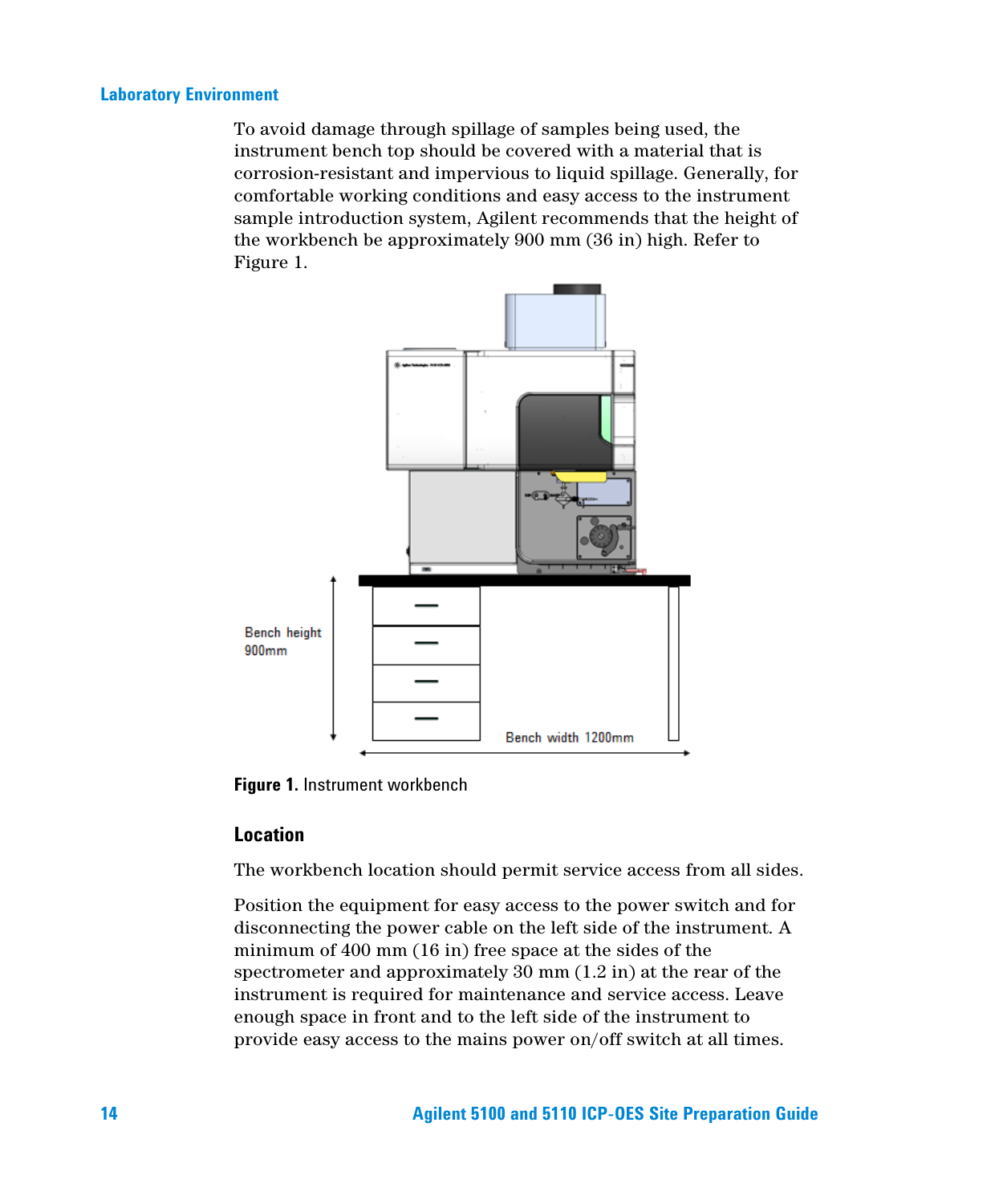The ICP-OES system should not be located close to an access door, window or any other area where drafts may cause fluctuating temperature conditions.

The following diagrams show the relative dimensions of the main instrument including the space needed for service access. These dimensions should be considered during the preparation for installation of your spectrometer.

The location of the workbench may be determined by the position of the exhaust flue required to remove fumes and vapors from the spectrometer sample compartment (see Section 5).



**Figure 2.** Front view of instrument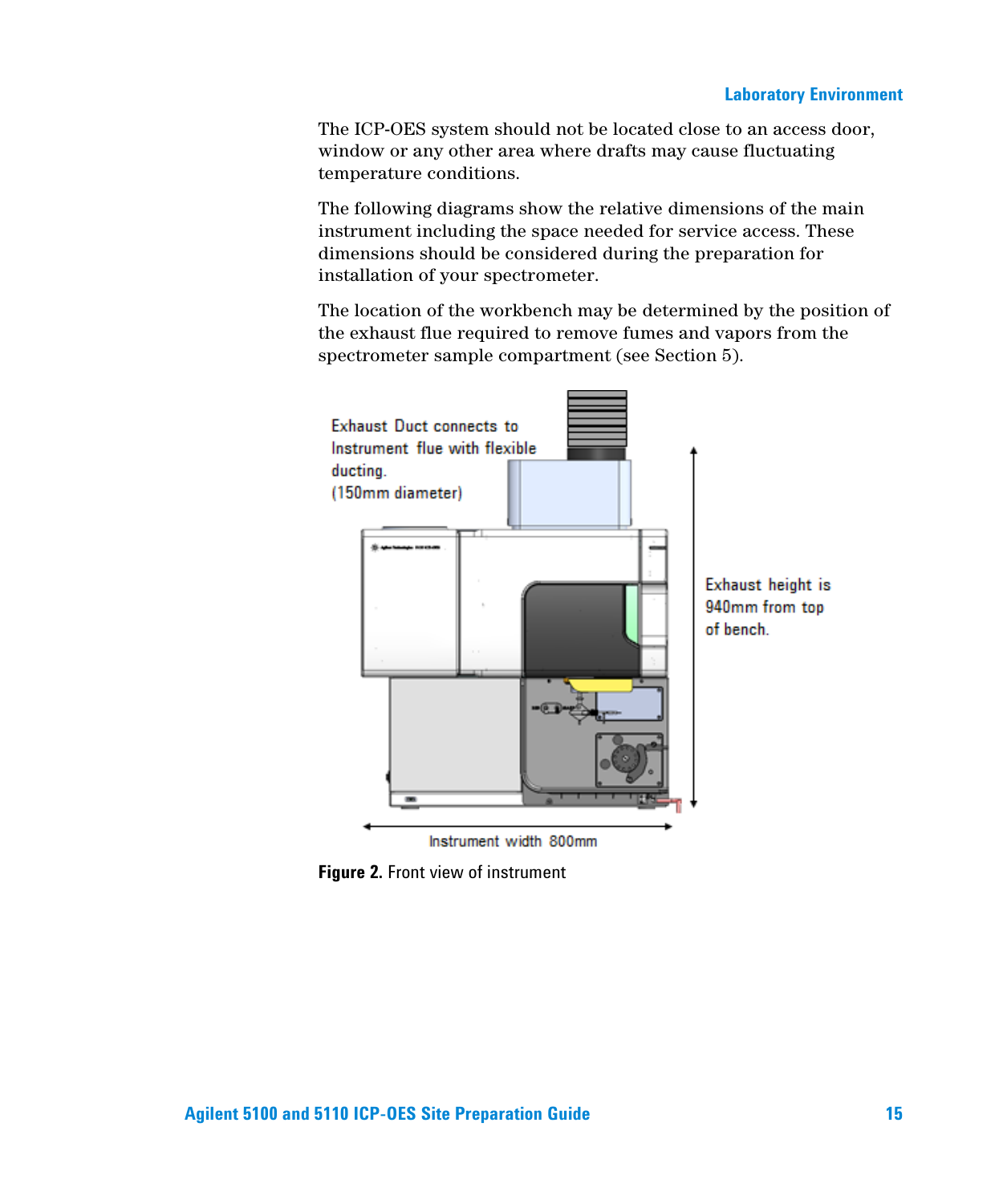

**Figure 3.** Top view of instrument



**Figure 4.** Rear view of instrument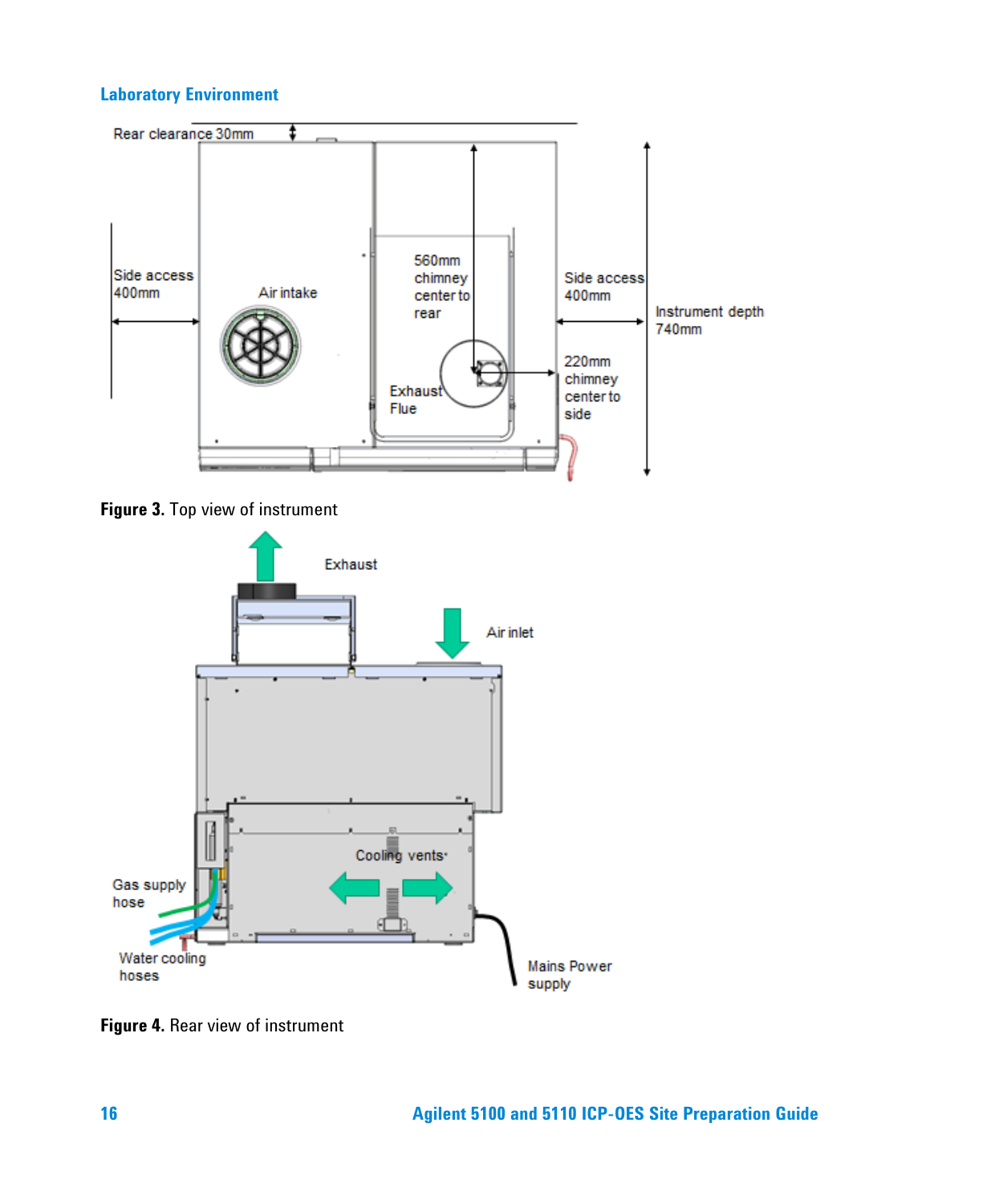

After the workbench vibration and location requirements have been met, check the checklist have *Morkbanch* requirements met checklist box: *Workbench requirements met.*



After the bench space requirements have been met, check the checklist box: *Sufficient*  $\sum_{k}$ *bench space is available for all components.*



After the bench support requirements have been met, check the checklist box: *Bench can support system weight. See Pag[e 19](#page-18-1) for Weight and Dimension information.*

### <span id="page-16-0"></span>**PC Requirements**

The minimum configuration represents the absolute minimum you can run the software on. This PC configuration may be out of manufacture, but you may want to use a PC you already have. The recommended configuration is that which you would buy new.

| <b>Minimum</b>                   | <b>Recommended</b>                        |
|----------------------------------|-------------------------------------------|
| 2 GHz 64-bit (x86) quad core     | 3.2 GHz 64-bit (x86) quad core processor  |
| processor or higher              | or higher                                 |
| 4 GB of system memory            | 8 GB of system memory                     |
| 120 GB hard drive with at least  | 500 GB hard drive                         |
| 15 GB of available space         |                                           |
| <b>DVD-ROM Drive</b>             | <b>DVD-ROM Drive</b>                      |
| Screen resolution of 1280x768    | 22 inch screen with minimum screen        |
| running in 96 dpi                | resolution of 1920x1080 running in 96 dpi |
| <b>Ethernet port</b>             | Ethernet port                             |
| Two USB 2.0 ports                | 4 USB 3.0 ports                           |
|                                  | 6 USB 2.0 ports                           |
| Windows 7 Professional 64-bit or | Windows 7 Professional 64-bit or          |
| Windows 10 Professional 64-bit   | Windows 10 Professional 64-bit            |

Higher rated PC components can be substituted for those listed above for example, processor type, amount of memory, screen size and resolution and operating system version.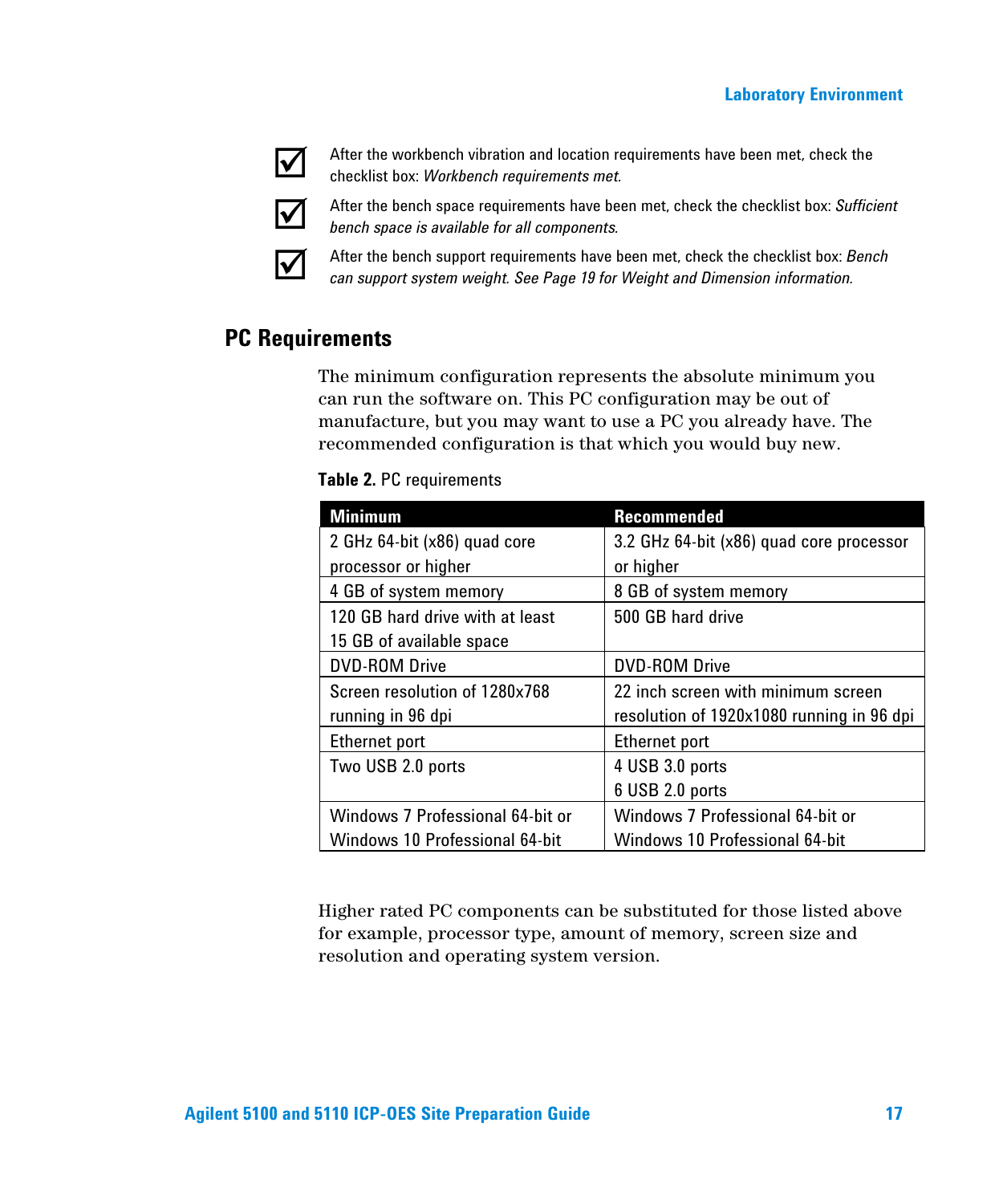*This page is intentionally left blank.*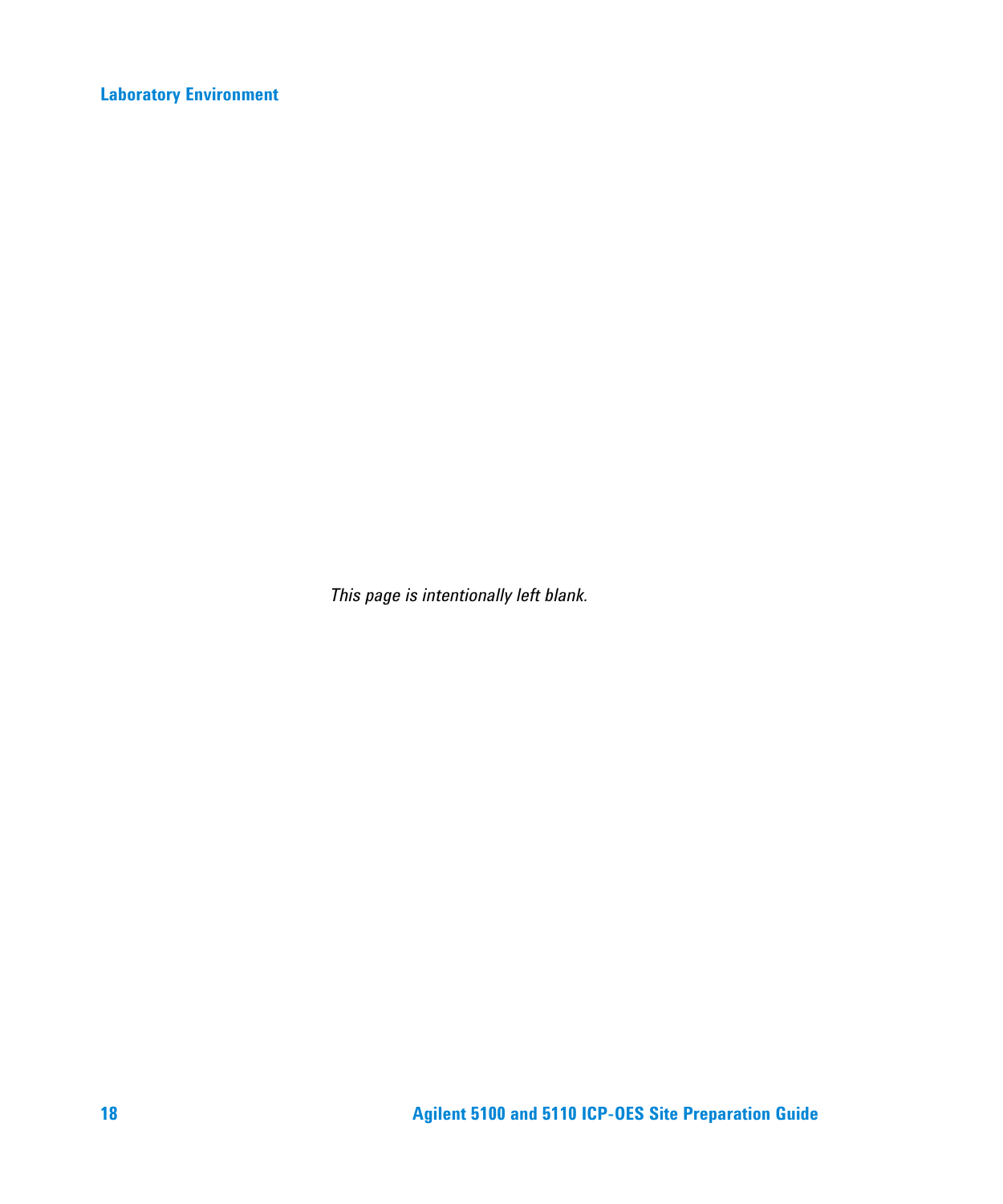

## <span id="page-18-0"></span>**4. Instrument Shipping Information**

Due to the size and nature of the spectrometer, it is advisable that a third party is engaged to assist with transportation from the point of unloading to the final placement of the instrument in the laboratory. The Agilent field Sales and Service Offices will be able to assist in the task of recommending a third party that specializes in the transportation of precision scientific instrumentation.

**NOTE** Do not open any of the ICP-OES or accessory boxes unless otherwise specified by an Agilent field service engineer.

> The required turning and door clearance may need to take into consideration any lifting device used for transporting the instrument (for example, fork lift, pallet truck or trolley).

### <span id="page-18-1"></span>**Weights and Dimensions**

**Table 3.** Weights and dimensions

| System unit                       | Width                            | Depth                      | <b>Height</b>              | Weight            |
|-----------------------------------|----------------------------------|----------------------------|----------------------------|-------------------|
| <b>Agilent ICP-OES instrument</b> | $800 \text{ mm} (31 \text{ in})$ | 740 mm (29.5 in)           | 940 mm (39 in)             | 106 kg (234 lb)   |
| Shipping dimensions               | 945 mm (37.2 in)                 | $910 \text{ mm}$ (35.8 in) | 1225 mm (48.2 in)          | 152 kg (335.1 lb) |
| Personal computer (typical)       | $450 \text{ mm}$ (18 in)         | 770 mm (30 in)             | 520 mm (20 in)             | (N/A)             |
| Printer (typical)                 | 500 mm $(18 in)$                 | $650 \, \text{mm}$ (30 in) | $200 \, \text{mm}$ (20 in) | (N/A)             |
| Agilent water chiller             | $368$ mm $(14.5)$ in             | 702 mm (27.6 in)           | 575 mm (22.6 in)           | 82 kg (181 lb)    |
| <b>SPS 4 Autosampler</b>          | $600 \text{ mm}$ (23.6 in)       | $363 \text{ mm}$ (14.3 in) | $510 \text{ mm}$ (20.1 in) | 15 kg (33.1 lb)   |

#### **Agilent 5100 and 5110 ICP-OES Site Preparation Guide 19**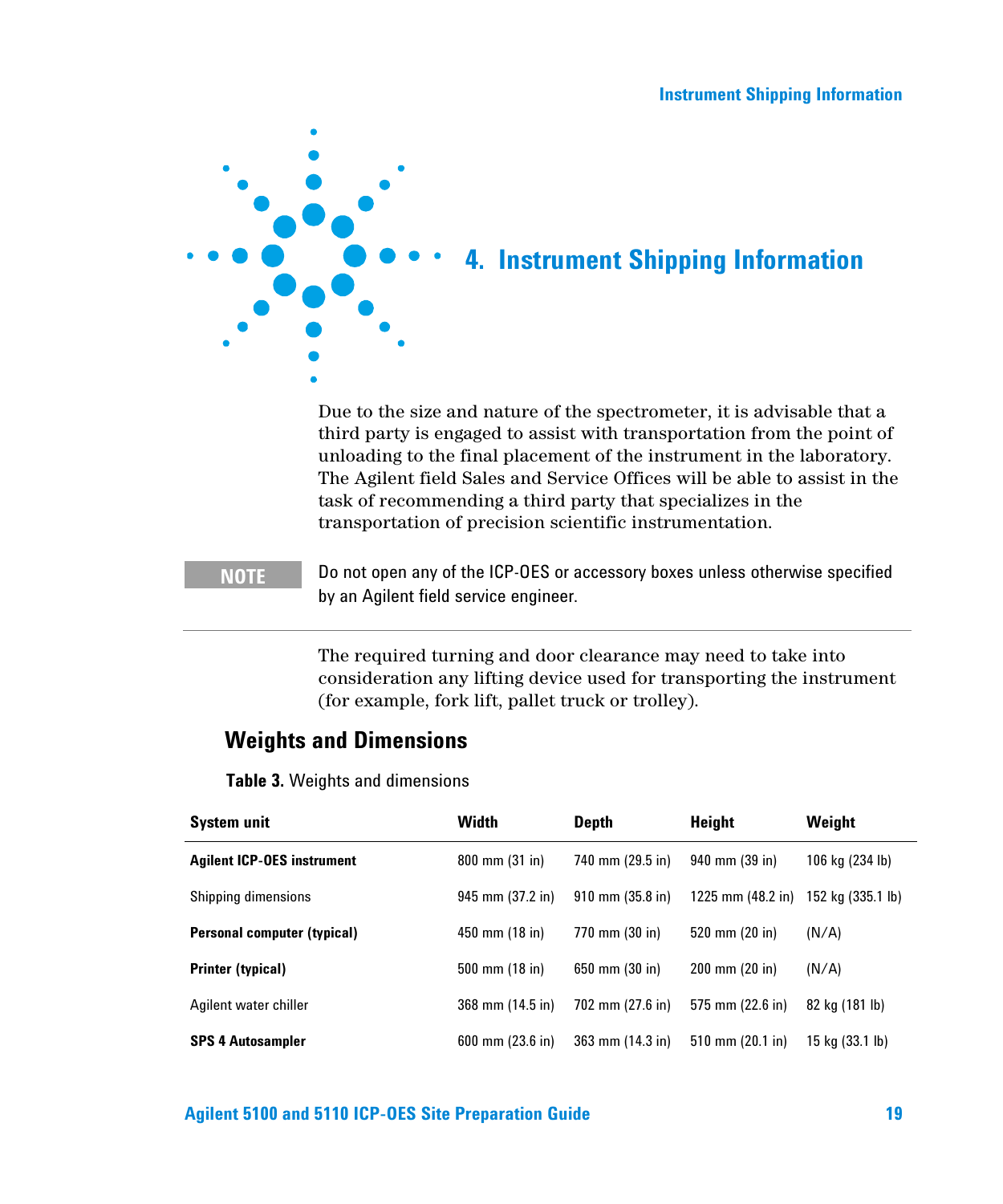### **Instrument Shipping Information**

| <b>System unit</b>                      | Width                             | Depth                            | Height                           | Weight                    |
|-----------------------------------------|-----------------------------------|----------------------------------|----------------------------------|---------------------------|
| <b>SPS 3 Autosampler</b>                | 490 mm (19.3 in)                  | $285$ mm $(11.2$ in)             | $510 \text{ mm}$ (20.1 in)       | 15 kg (33.1 lb)           |
| <b>SPS 3 and SPS 4 trolley</b>          | 580 mm (23 in)                    | $412 \text{ mm} (17 \text{ in})$ | 400 mm (16 in)                   | 8.4 kg (18.5 lb)          |
| Advanced Valve System (AVS) 4, 6 and 7  | 170 mm $(6.7 \text{ in})$         | 190 mm $(7.5 \text{ in})$        | 100 mm $(3.9)$ in                | 1.4 kg $(3.1 \text{ lb})$ |
| <b>SVS 2 Plus</b>                       | 54 mm $(2.1 \text{ in})$          | 110 mm $(4.3 \text{ in})$        | 177 mm $(7.0 \text{ in})$        | 620 q $(1.37 \text{ lb})$ |
| Fast Uptake Pump for SVS 2+             | 122 mm $(4.8 \text{ in})$         | 170 mm $(6.7 \text{ in})$        | $97 \text{ mm} (3.8 \text{ in})$ | $0.96$ kg $(2.1$ lb)      |
| <b>VGA</b> (including mounting bracket) | $385$ mm $(10$ in)                | $340 \text{ mm}$ (8 in)          | 195 mm $(9 \text{ in})$          | 6 kg (13.2 lb)            |
| <b>IsoMist</b>                          | $100 \text{ mm} (3.9 \text{ in})$ | 195 mm $(7.7 \text{ in})$        | 120 mm $(4.7 \text{ in})$        | $2$ kg $(4.4 \text{ lb})$ |





**The Agilent ICP-OES weighs approximately 106 kg (234 lb). To avoid injury to personnel or damage to equipment, always use a fork lift or other suitable lifting device when moving the instrument.** 

### <span id="page-19-0"></span>**Seismic Requirements**

If necessary, insert tie down brackets into mounting slots, create corresponding holes in the table, and secure the brackets with bolts.

**NOTE** Seismic brackets are not supplied by Agilent. Prepare these items separately.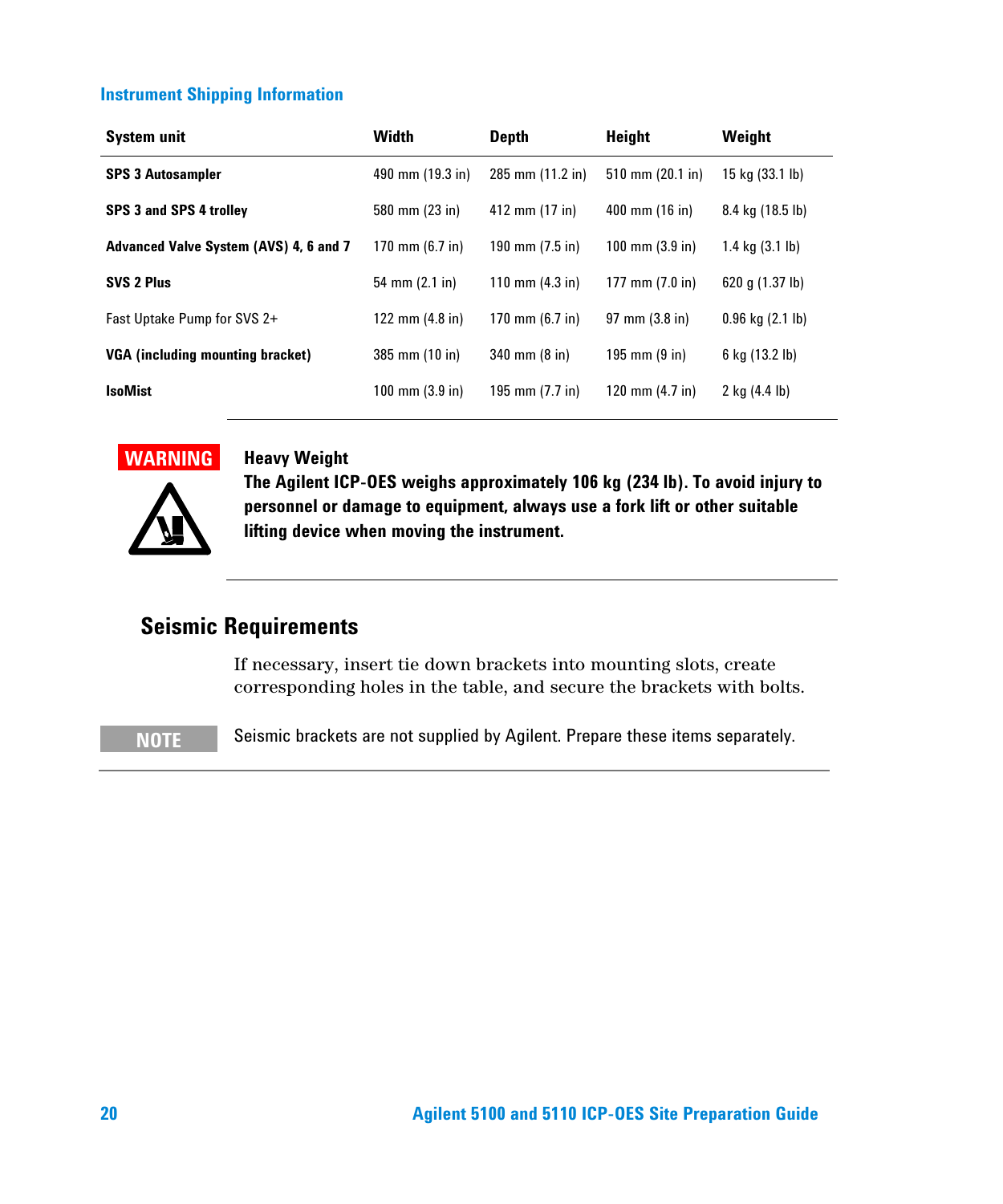### **Instrument Shipping Information**



**Figure 5.** Slots for seismic tie down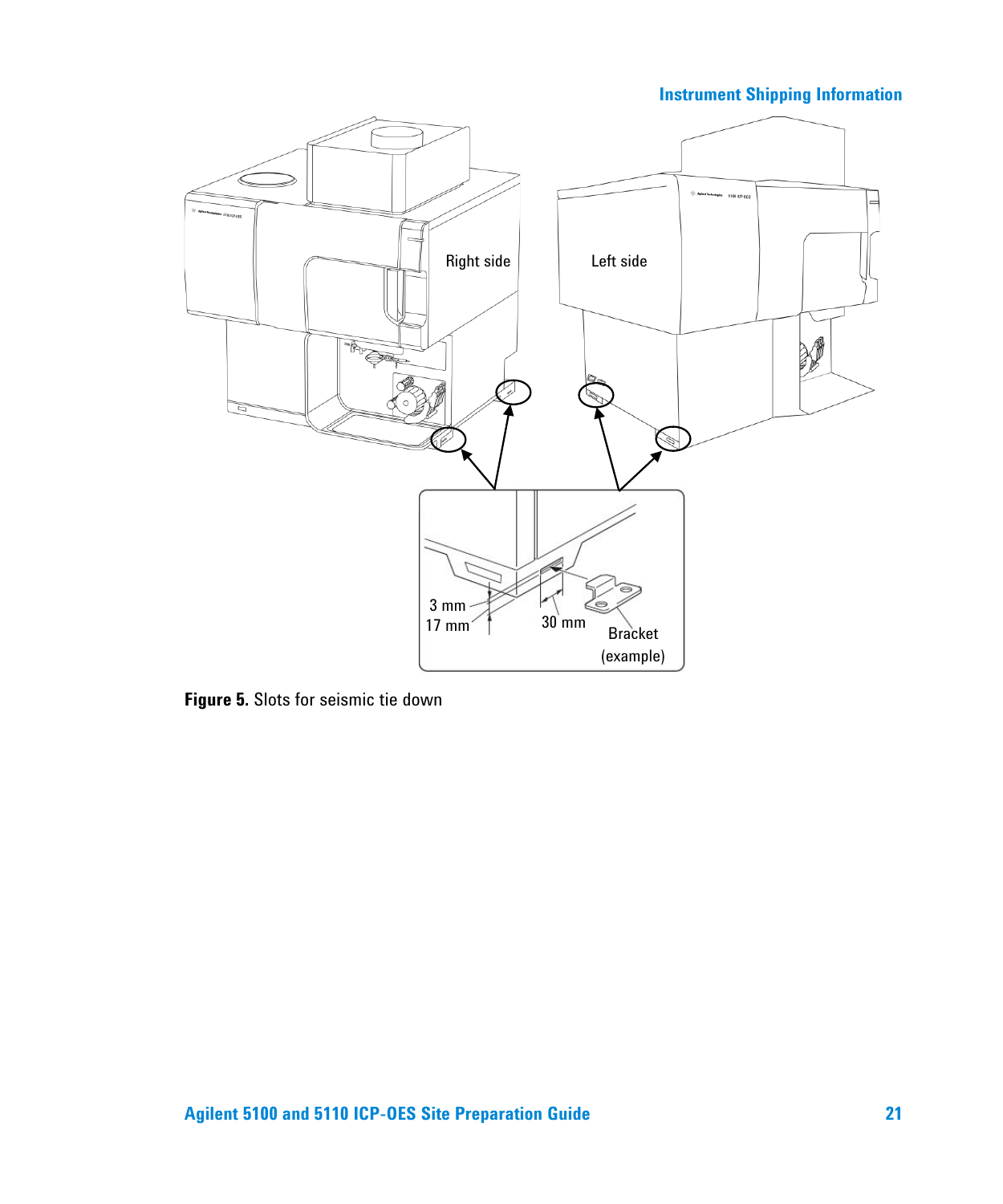**Instrument Shipping Information**

*This page is intentionally left blank.*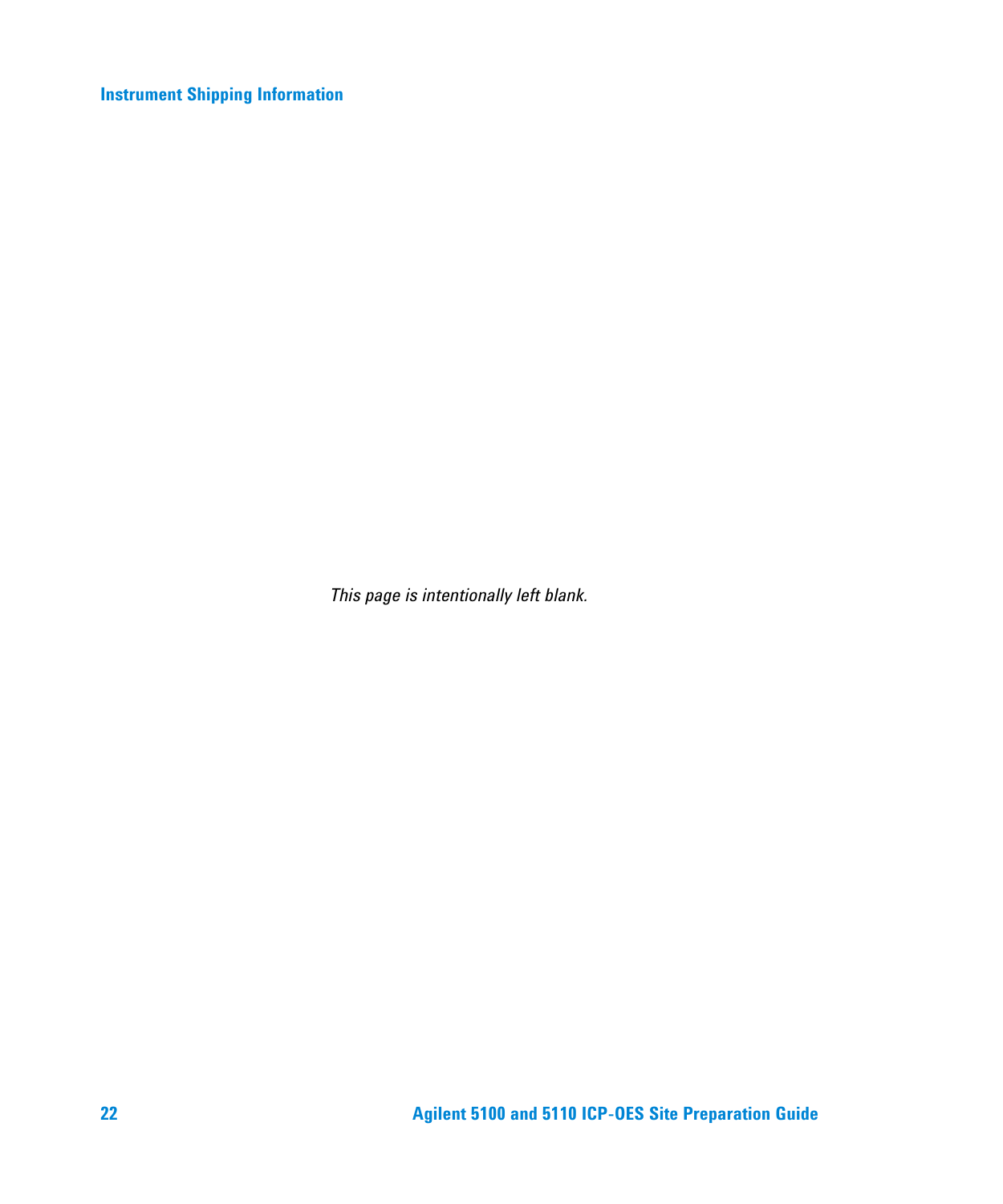<span id="page-22-0"></span>

### <span id="page-22-1"></span>**Exhaust System**

The Agilent ICP-OES must be located under a flue that is vented by an exhaust fan and ducted to an external vent.

The exhaust system installation must comply with any rules and/or regulations that may be imposed by the local authorities responsible for control of facilities and fixtures in the work place.

The exhaust system with flue, ducting and external vent requirements are:

- Minimum flow:  $2.5 \text{ m}^3/\text{min}$  (90 ft $^3/\text{min}$ ) at  $2.4 \text{ m/s}$  (7.7 ft/s)
- Maximum flow of 6.0 m<sup>3</sup>/min (200 ft<sup>3</sup>/min) at 5.7 m/s (18.6 ft/s).
- The ventilation ducting must have an ID of 150 mm (5.9 inches).
- Flexible ducting must be used for easy removal during instrument maintenance.
- Exhaust flow must be continuous as long as the plasma is on. Exhaust flow must be stable with a maximum fluctuation of ±5% of flow.
- The exhaust fan should be located at least 2 meters  $(6 \text{ ft}, 6 \text{ in})$ away from the top of the instrument chimney.
- The fan control switch and running indicator lamp should be located in a position where the instrument operator can view the indicator and access the control switch.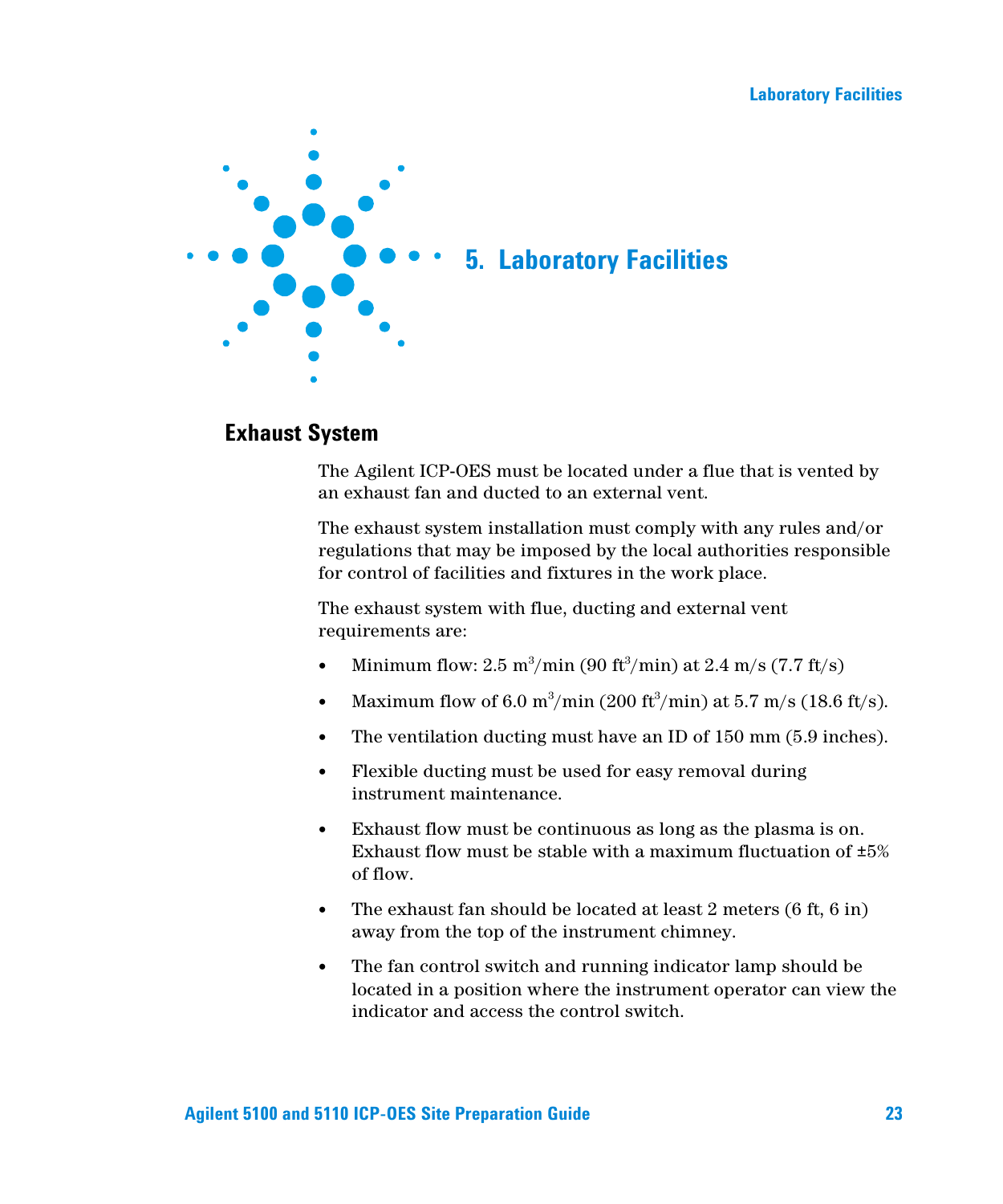- Ducting must be corrosion-resistant, fire-proof and should be kept clear of fire alarms, sprinkler heads and other heat sensitive devices.
- The external vent must be fitted with a back draft damper and the outlet location must be clear of doors, windows and heater or air-conditioning units.
- It is recommended to directly connect the exhasut ducting directly via the 150 mm diameter exhaust vent. However if using an extraction hood it is important to closely couple this to the extration port with a distance of no more tham 1.5 cm (0.6 inches) above the exhaust outlet.



**Figure 6.** Spectrometer and flue position

The component parts or a kit required for an exhaust system may be purchased from Agilent. Otherwise, the customer is responsible for supplying the ductwork between the instrument and the lab extraction system.

To allow for personal preferences, control gear switch and pilot light assemblies are not supplied by Agilent.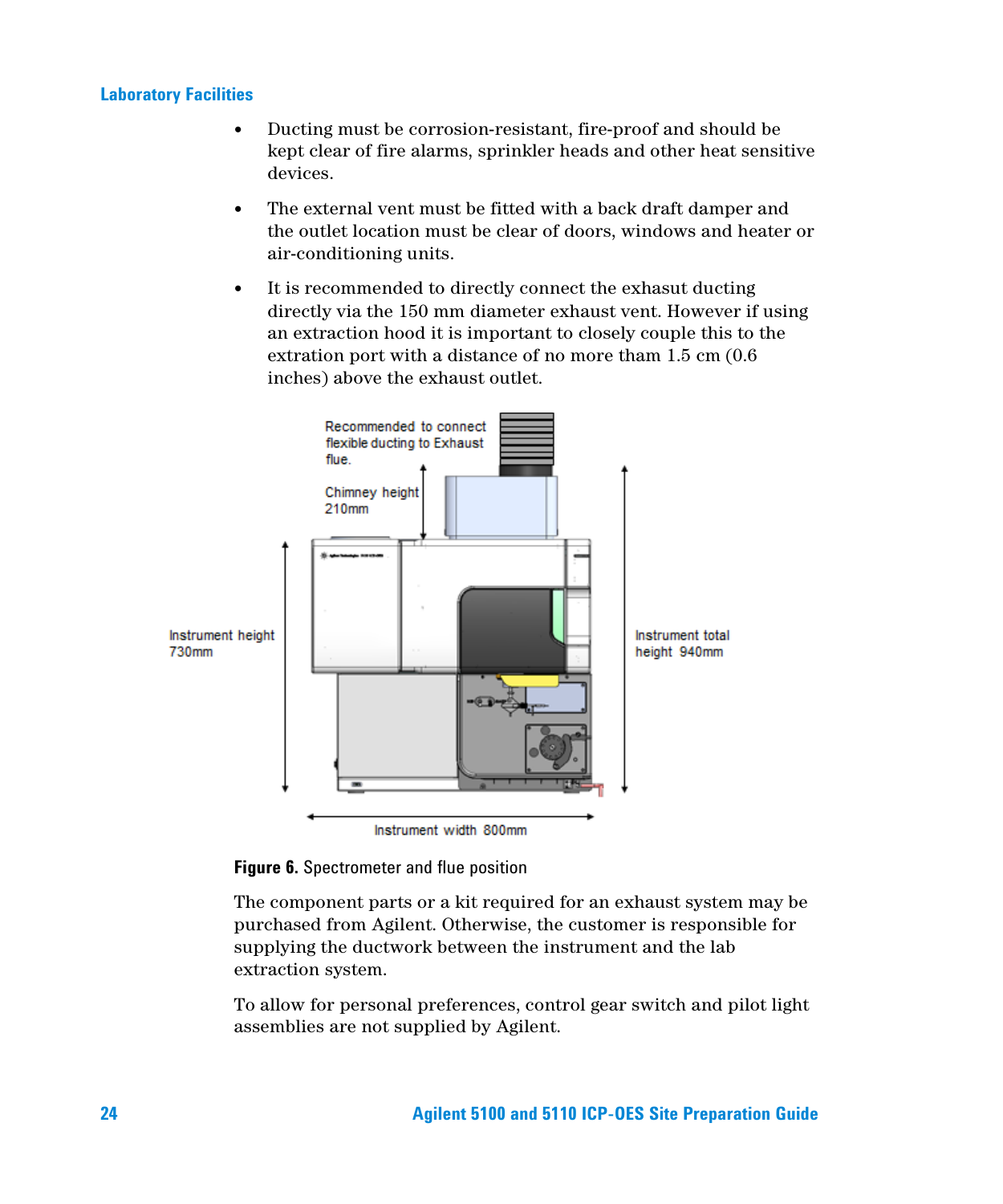**Table 4.** Exhaust fan motor specifications

| Voltage                      | 240 volts single phase     | 115 volts single phase |
|------------------------------|----------------------------|------------------------|
| <b>Current</b>               | 0.45A                      | 0.7 A                  |
| <b>Frequency</b>             | 50 Hz                      | 60 Hz                  |
| <b>Power input</b>           | 74 W                       | 51 W                   |
| <b>Direction of rotation</b> | Anti-clockwise (shaft end) |                        |
| <b>Nominal RPM</b>           | $\cong 1600$               |                        |



 After the exhaust requirements have been met, check the checklist box: *Exhaust system is suitable.*

### <span id="page-24-0"></span>**Electrical Power Supplies**

The installation of electrical power supplies must comply with the rules and/or regulations imposed by the local authorities responsible for the use of electrical energy in the workplace.

All power supplies for the Agilent ICP-OES, its accessories and water chiller should be single phase, AC, 3 wire systems (active, neutral, ground; or two active and ground). Each connection should be terminated at an appropriate receptacle within reach of each assembly's power cable. Use of power boards or extension cables is *not* recommended**.** If the desired location of equipment does not permit the standard power cord to reach an electrical outlet, your electrician should install additional outlets. Otherwise, you should relocate the equipment closer to existing electrical outlets.

The outlet for the Agilent ICP-OES must have a dedicated ground.

It is recommended that separate mains circuits, (individually protected by fuses or circuit breakers) are used for each component in the system such as the water chiller, autosampler and printer.

Avoid using power supplies from a source that may be subject to electrical interference from other services (such as large electric motors, elevators, welders and air conditioning units).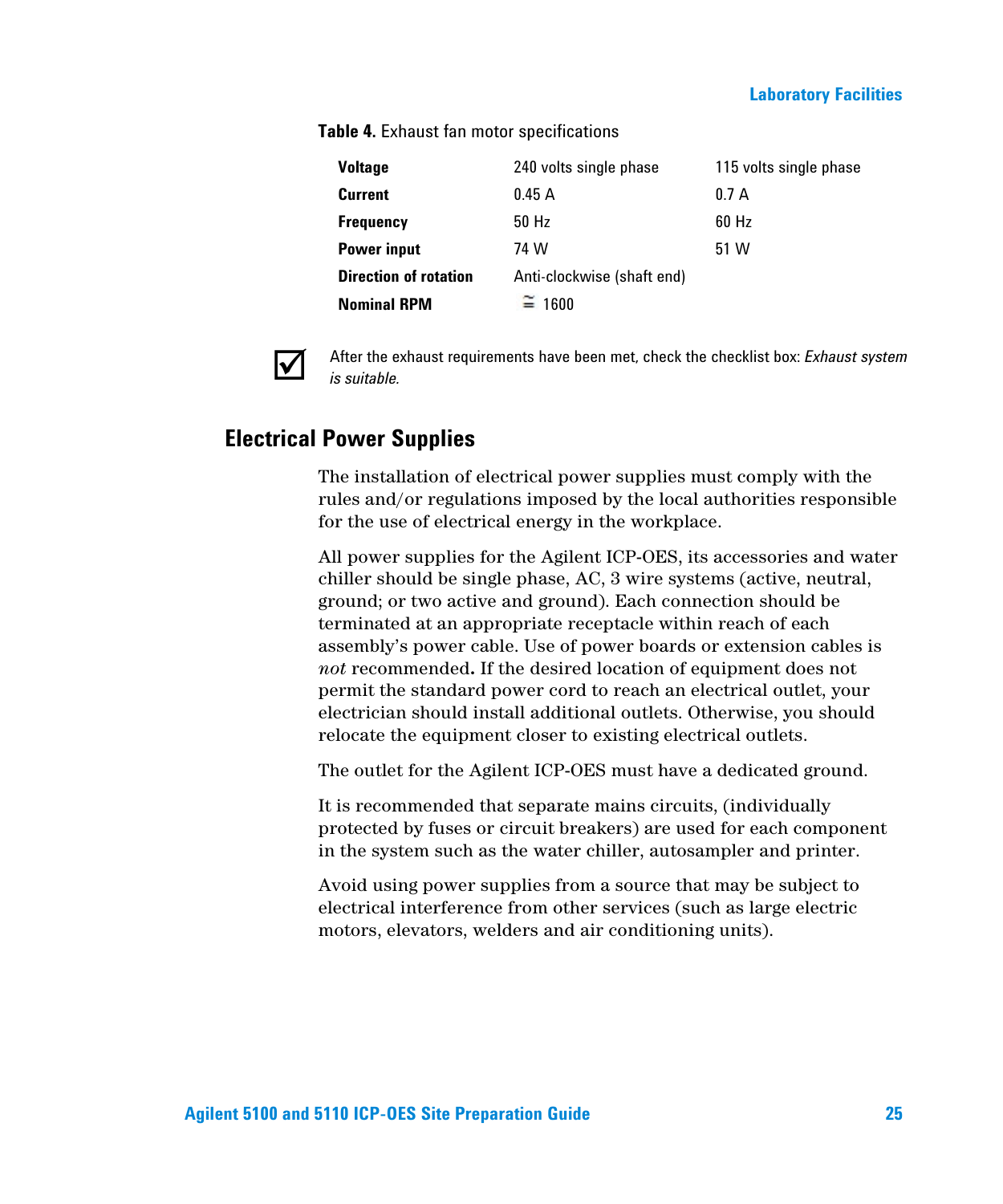### **Electrical Requirements**

#### **Table 5.** System electrical specifications

<span id="page-25-0"></span>

| <b>System unit</b>                        | <b>Required supply voltage</b>                                                                                 | <b>Maximum Power</b><br><b>Consumption</b> | <b>Nominal rating</b> |
|-------------------------------------------|----------------------------------------------------------------------------------------------------------------|--------------------------------------------|-----------------------|
| Spectrometer                              | 200-240 VAC Single Phase<br>50 Hz-60 Hz                                                                        | 200-220 V, 15 A<br>230-240 V. 13 A         | 2.9 kVA               |
| PC, Monitor, and Printer                  | 100-127 VAC<br>200-240 VAC                                                                                     | 10A<br>5 A                                 | 1000 VA<br>1000 VA    |
| G8481A Water chiller                      | 220-240 VAC, 50 Hz<br>120 VAC, 60 Hz                                                                           | 8.9 A<br>16 A                              | 2140 VA<br>1920 VA    |
| G8489A Water chiller                      | 240 VAC, 50 Hz<br>208-230 VAC, 60 Hz                                                                           | 12.2A<br>12.2 A                            | 2900 VA<br>2900 VA    |
| <b>SPS 4 Autosampler</b>                  | 100-240 VAC, 47-63 Hz, 1.5 A                                                                                   |                                            | 24 VDC, 2.5 A         |
| SPS 3 Sample<br><b>Preparation System</b> | 100-240 VAC, 50-60 Hz                                                                                          | $<$ 1 A                                    | $~220$ VA             |
| ASX-500 Series<br>Autosampler             | 85-264 VAC                                                                                                     | $<$ 1 A                                    | 40 VA                 |
| <b>VGA 77</b>                             | 100 or 120 VAC.<br>220 VAC (equivalent to 230 VAC), or<br>240 VAC (equivalent to 230<br>VAC)Frequency 49-61 Hz |                                            | 24 VA                 |
| $SVS$ 2+                                  | 100-240 VAC, 50-60 Hz                                                                                          |                                            | 1.8A                  |
| <b>IsoMist</b>                            | 100-240 VAC, 50-60 Hz                                                                                          |                                            | 2 A                   |

### <span id="page-25-1"></span>**Single phase requirement**

The Agilent ICP-OES requires a single phase mains input voltage of between 200-240 VAC (50-60Hz) and draws a maximum of 15 amps RMS at 200 to 220 volts and 13 amps at 230-240 volts (2.9 kVA) with a power factor of approximately 0.99. (Can be a cross phase connection to achieve specified supply voltage).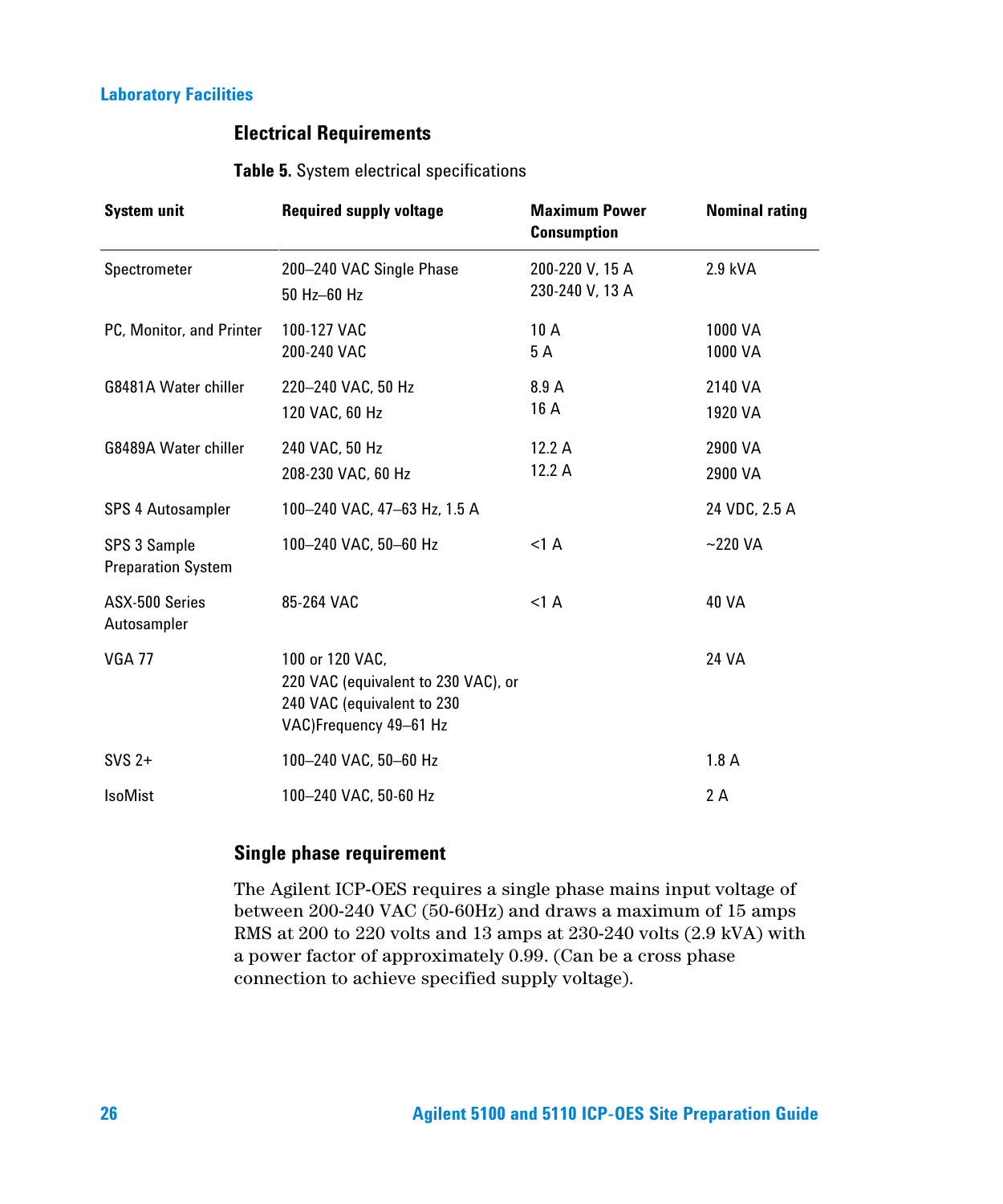#### <span id="page-26-0"></span>**Power plugs and cords**

The Agilent ICP-OES is supplied with a power cord set appropriate for the country from which the order originates. See Appendix A for illustrations of the power cords available.

If necessary, replace the power cord only with a cord equivalent to the one specified (See Appendix A).

**CAUTION** If an instrument is being ordered from one location, but is to be installed in another location with different electrical power characteristics, this must be noted on the order. A special note must also be made if the electrical power at the site is different from the standard electrical power in that country.



**WARNING Make sure the power cords supplied with the Agilent ICP-OES are appropriate for your country and site before using them.**

|--|--|

 After the electrical requirements have been met, check the checklist box: *Specified electrical supply and power outlets installed.*

### <span id="page-26-1"></span>**Gas Supplies**

Liquid or gaseous argon and nitrogen may be used with Agilent ICP-OES spectrometer systems. Agilent recommends the use of liquid gases, which are purer, more convenient and cheaper per unit volume. Contact your local authorities and gas supplier for more detailed information on storage requirements for all required gases and also boil-off rates for local types of or Portable Liquid Cylinders (PLC).

**Table 6.** Gas supply requirements

| <b>Component</b>                          | Gas   |
|-------------------------------------------|-------|
| Plasma, nebulizer, optics interface purge | Araon |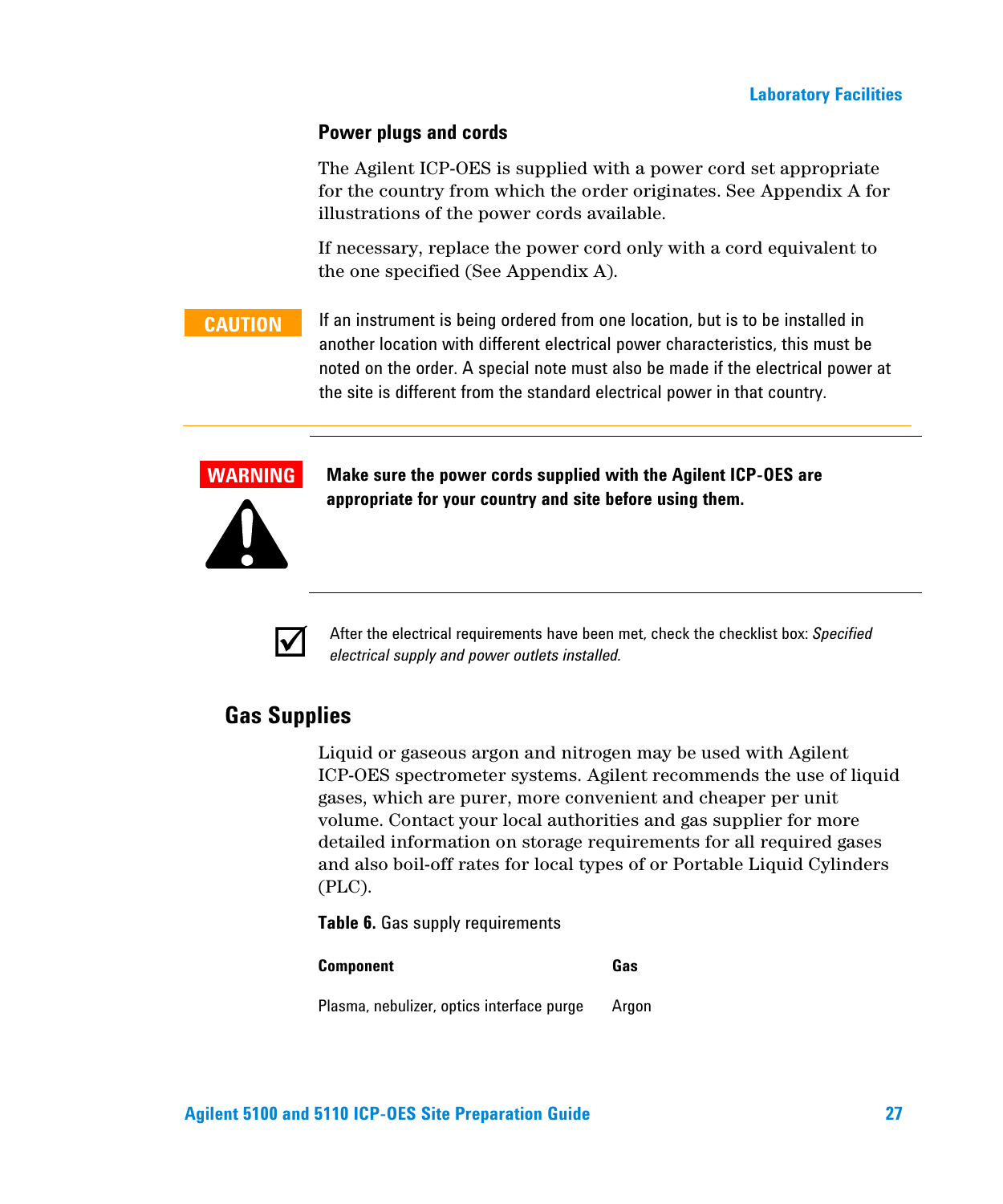| Component | Gas |
|-----------|-----|
|           |     |

Polychromator assembly **Argon or Nitrogen** (supplied through optional nitrogen purge kit)

The user (or other authorized personnel) must carry out appropriate leak tests necessary to ensure safety on the gas and liquid connections that the operator is directed to assemble during installation, normal use or maintenance.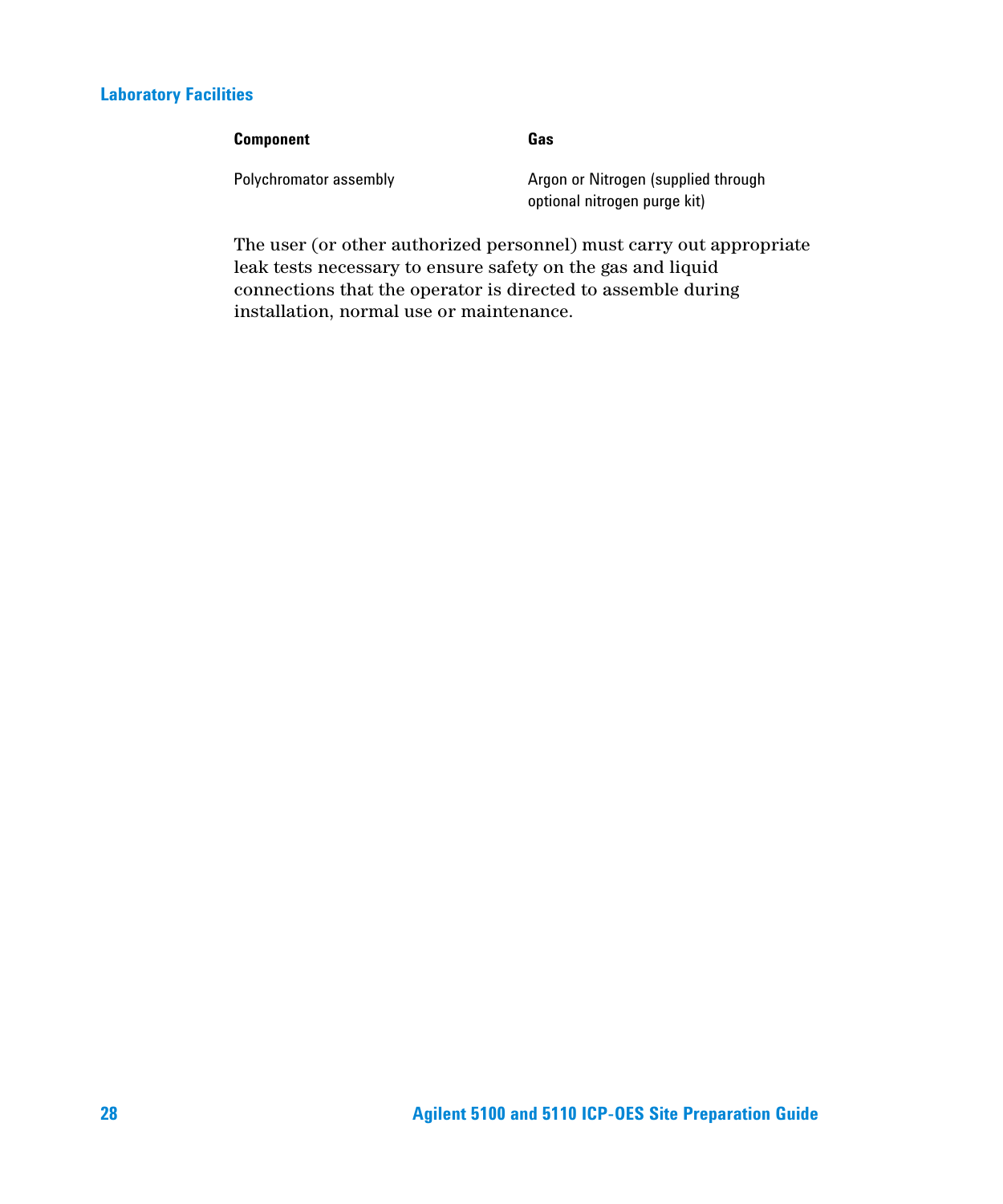#### **Table 7.** Argon and nitrogen gas specifications

|                             | Argon<br><b>GCA 580</b> | Nitrogen (if nitrogen is used to<br>purge the polychromator) CGA 580 | Option gas (if required for<br>application) CGA 540 |
|-----------------------------|-------------------------|----------------------------------------------------------------------|-----------------------------------------------------|
| Purity                      | 99.995%                 | 99.995%                                                              | 99.995%                                             |
| Oxygen                      | $<$ 5 ppm               | $<$ 5 ppm                                                            | Oxygen 20%, Argon 80%                               |
| Nitrogen (argon only)       | $<$ 20 ppm              | $\overline{\phantom{a}}$                                             |                                                     |
| Water vapor                 | $<$ 4 ppm               | $<$ 4 ppm                                                            |                                                     |
| Permissible pressure range* |                         | 500–600 kPa (73–88 psi)                                              |                                                     |
| Recommended pressure*       |                         | 550 kPa (80 psi) regulated                                           |                                                     |

**\***When supplying required gas flows CGA – Compressed Gas Assoc. Standard

**Table 8.** Typical flow rates for the Agilent ICP-OES instruments

|                                          | Argon (with argon purge gas) | Nitrogen (as purge gas)                                   |
|------------------------------------------|------------------------------|-----------------------------------------------------------|
| Standby mode                             | $0.70$ L/min                 | Nitrogen flow 0.8 L/min                                   |
| Operational range min-max<br>(plasma on) | 13.4-26.0 L/min              | Argon flow 12.7-22.3 L/min<br>Nitrogen flow 0.8-4.4 L/min |

The Agilent ICP-OES is supplied with three PVDF gas supply hose assemblies, each 3 m (9.8 ft) in length fitted with 1/4 inch Swagelok nut and ferrule set.

Fittings for the regulator end must be supplied by the customer. Alternatively, a fittings kit can be ordered from Agilent Technologies. See the Agilent website at www.agilent.com for ordering information.

Customers must provide connection from the gas supply to a shutoff valve.

Customers must provide pressure regulators for the gas cylinders. When ordering, consider the size of the output tubing, 1/4 inch (6.4mm), and also the Compressed Gas Association (CGA) number.

If the Nitrogen Purge option is purchased, additional fittings will be supplied to connect the gas to the ICP-OES.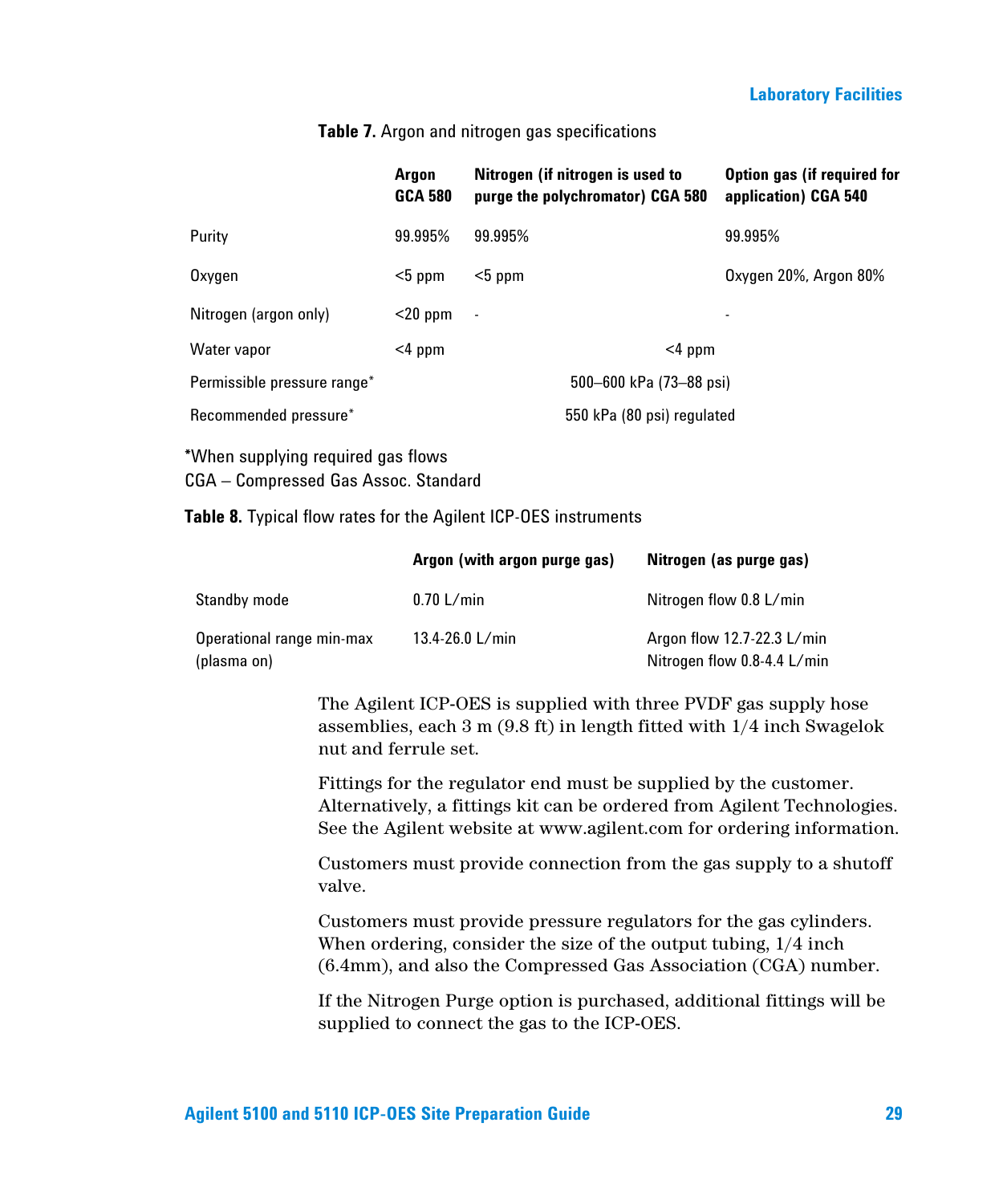If gases are to be plumbed from a remote storage area to the instrument site, ensure that the local outlets are fitted with stop valves, pressure gauges and suitable regulators, which are easily accessible to the instrument operator. The gas outlets must be provided within 1.5 meters (5 feet) of the instrument.



After the gas requirements have been met, check the checklist box: *Gas supply (at specified purity), regulator, and gas lines are installed for argon and optional nitrogen.*

### <span id="page-29-0"></span>**Water Chiller System**

Agilent ICP-OES instruments require a source of cooling water. The cooling water is required for the Solid State RF oscillator, load coil, camera Peltier assembly and Axial sample cone interface. The instrument incorporates an in-line particulate filter and water flow sensors on the water supply line.

The Agilent Water Chiller, filled with Poly-Clear Fluid (G3292- 80010), can be used and will ensure the continued delivery of temperature controlled coolant, at the correct pressure, with a minimum of long-term maintenance or operational expense.

Distilled water will keep the system clean. Do not use tap water as it will contaminate the system and do not use deionized water as it will corrode the system.

For water chillers not provided by Agilent, consult the documentation that came with it for appropriate coolants. The water chillers must meet the following requirements.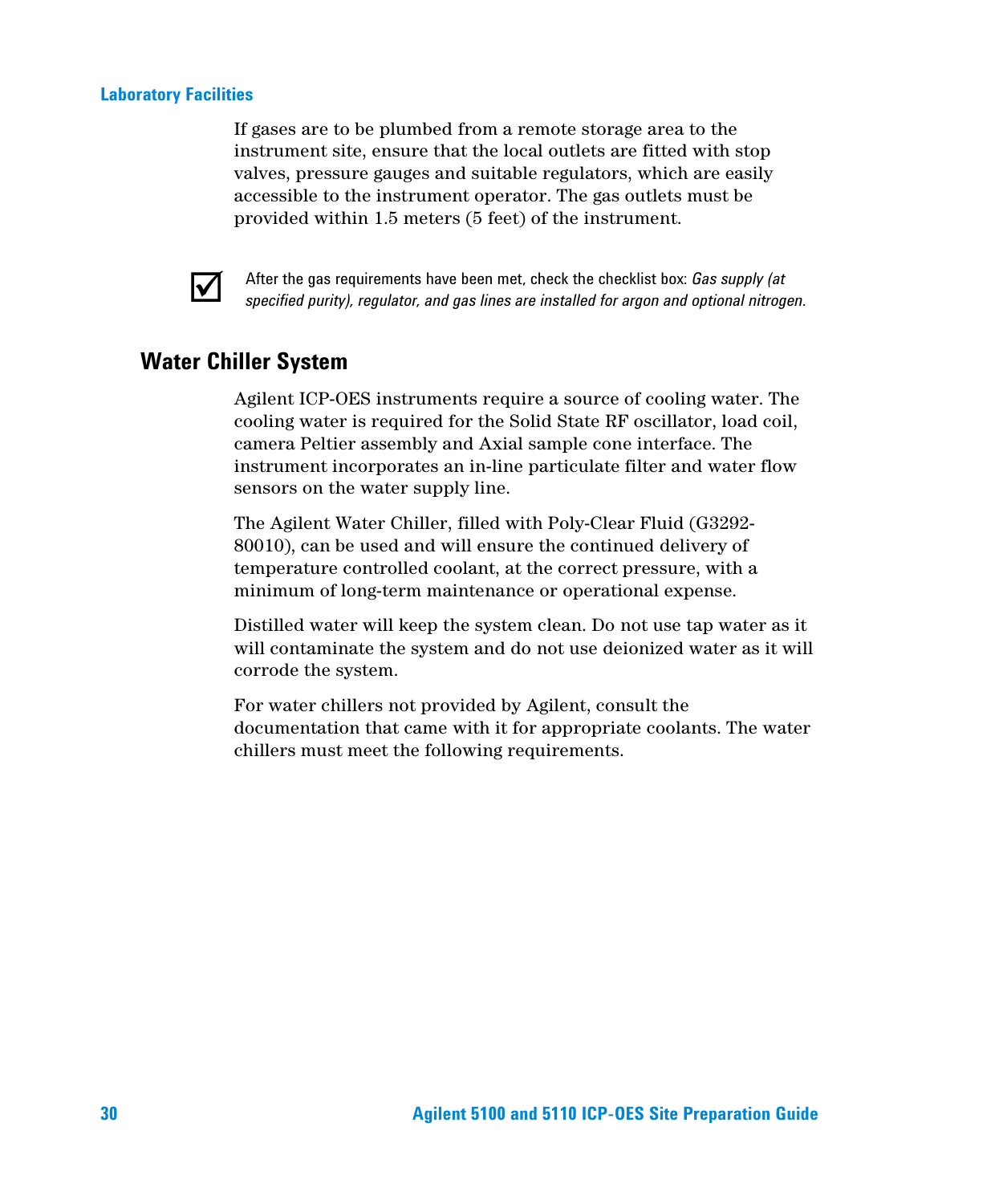| <b>Cooling capacity</b>       | 1400 W for dual view instruments, 900 W for radial view instruments                  |
|-------------------------------|--------------------------------------------------------------------------------------|
| <b>Flow rate</b>              | 2.0 L/min (0.3 US gallons/min) minimum                                               |
| Recommended inlet temperature | 20 °C (68 °F)                                                                        |
| <b>Temperature range</b>      | 15-28 °C (59-82 °F)                                                                  |
| Minimum inlet pressure        | 230 kPa (33 psi)                                                                     |
| <b>Maximum inlet pressure</b> | 400 kPa (58 psi)                                                                     |
| <b>Conductivity</b>           | 50-150µS at the chiller reservoir                                                    |
| <b>Connections</b>            | Hoses 5 m $(16.4 \text{ ft})$ long, 12 mm ID, with $1/2$ inch NPT male<br>connectors |

#### **Table 9.** Agilent ICP-OES chiller requirements

<span id="page-30-0"></span>**NOTE** Pressure regulation is recommended for supplies where the cooling water pressure that may exceed the maximum permissible pressure of 400 kPa (58 psi) or may be subject to pressure fluctuations.

#### **Location**

Consult the water chiller's literature for more information before installing.

A 60 cm (24 inch) space must keep clear on the left and right side and above the chiller for enough air flow to allow for sufficient cooling.

The coolant supply and return hoses of the ICP-OES are 5.0 meters (10 feet) in length. The inner diameter of the return hose is 12 mm  $(1/2 \text{ inch})$ . The inner diameter of the supply hose is 12 mm  $(1/2 \text{ inch})$ . inch). The ICP-OES is supplied with ½ inch NPT male fittings for connection to the Agilent Water Chiller. It is the customers responsibility to supply appropriate fittings for other chilled water supplies.

Please see the Agilent website for part numbers for ordering additional hose by the meter and clamps: www.agilent.com



 After the water cooling requirements have been met, check the checklist box: *Water cooling/circulation system and power connections are set up.*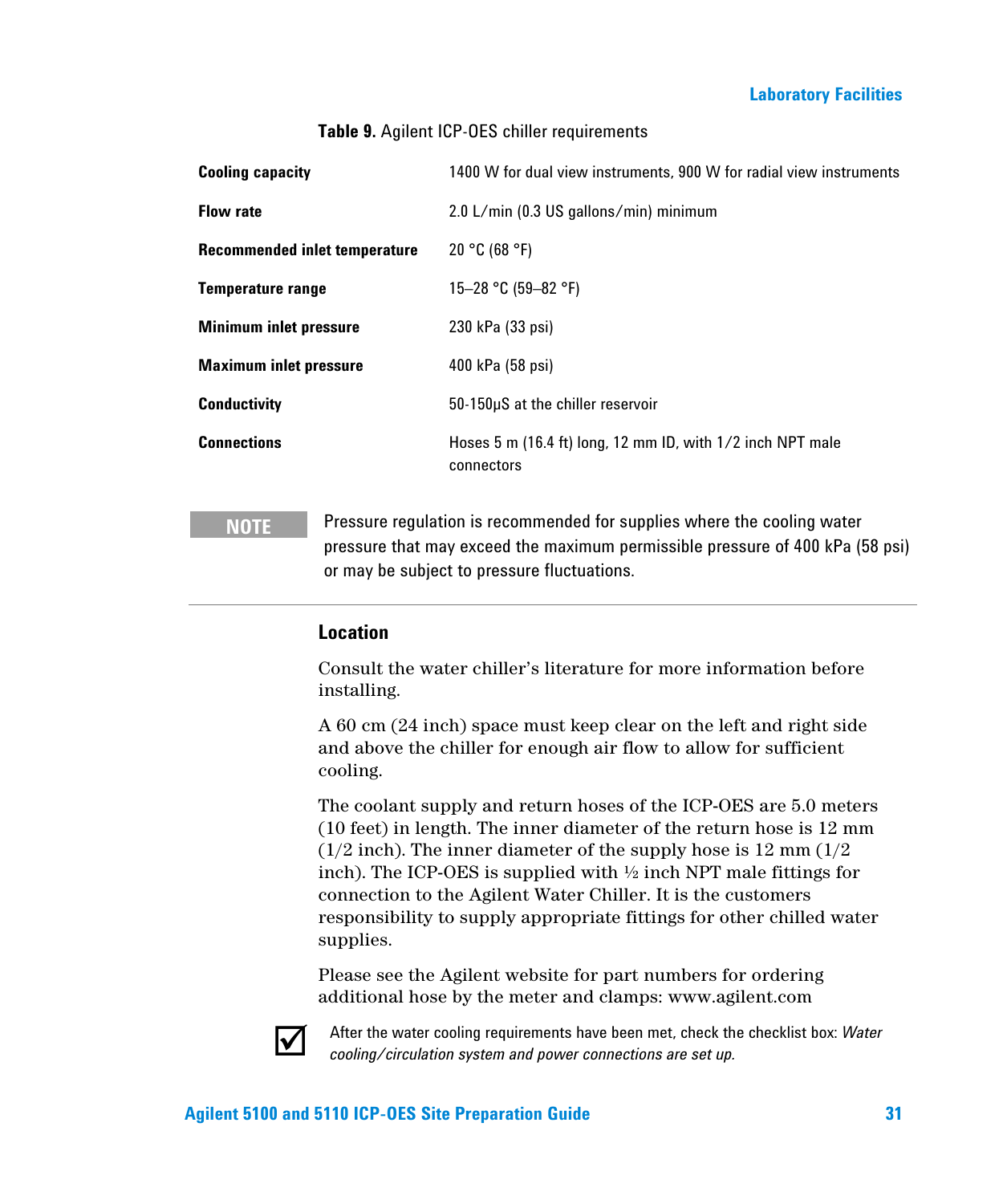### <span id="page-31-0"></span>**Waste Fluid Container**

The Agilent ICP-OES system needs a drain vessel for disposal of excess fluids and vapors from the spraychamber or autosampler. Suitable tubing is supplied with the spectrometer for use with inorganic solvents. When using organic solvents, different drain tubing that is suitable for the solvent in use will be required.

A chemically inert container, not glass or of a narrow-necked style, to hold a minimum of 2 liters (4 pints) of waste must be provided by the user. It should be located underneath the sample compartment (or on the right side of the instrument), where it is protected by the bench and in full view of the operator.

Contact your waste management facility for information on how to dispose of all spectrometer waste in accordance with local regulatory requirements.



 $\boldsymbol{\mathcal{A}}$  After the waste fluid container requirements have been met, check the checklist box: *Waste container appropriate for the chemical waste is prepared*.

### <span id="page-31-1"></span>**Guidelines for Software Installation**

Agilent recommends that you purchase a PC as part of the Agilent ICP-OES package. The PC included in the package will come with the appropriate operating system as loaded by the PC supplier.

For instructions on installing the Microsoft Windows operating system, refer to the appropriate manuals supplied with the software. It is the responsibility of the customer to ensure that the operating system software has been installed and is functional if the customer is supplying the PC or the operating system.

**NOTE** Agilent will not assume responsibility for loss of data.

The Agilent service engineer will connect the PC to the spectrometer and any factory-approved accessories purchased at installation. Initial instrument software installation is also included as part of the system installation.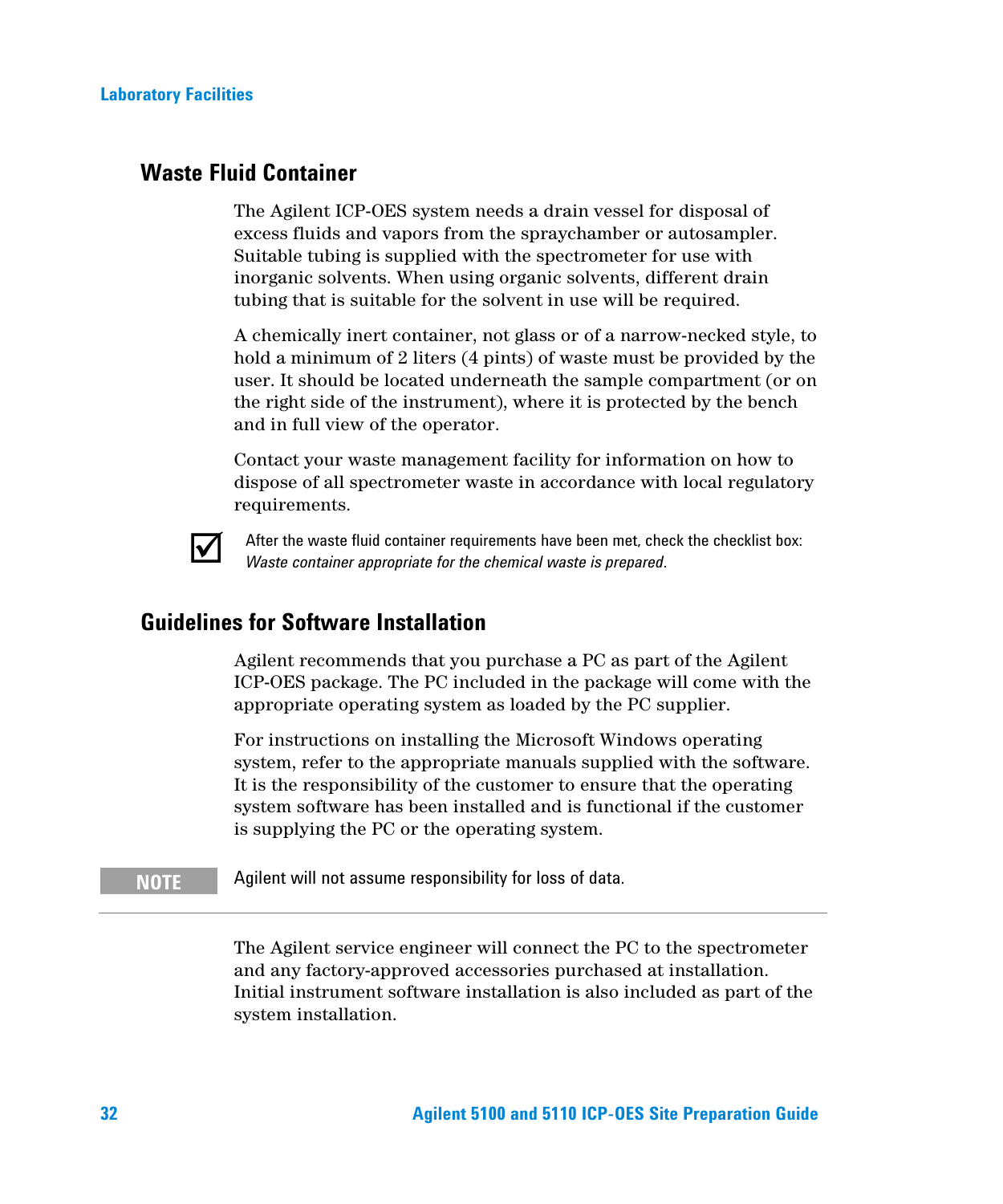*This page is intentionally left blank.*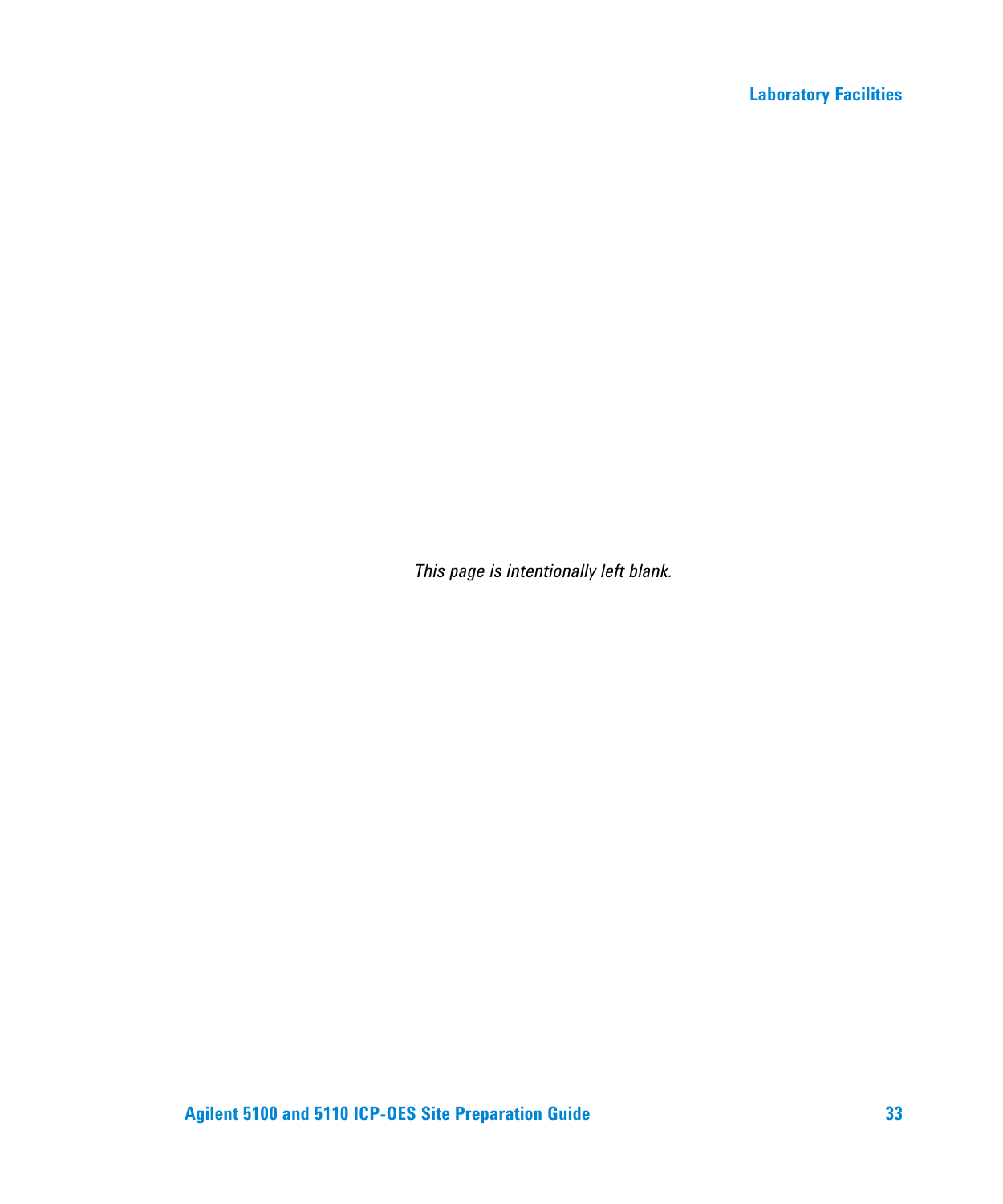#### <span id="page-33-0"></span>**Accessories and Options**



For detailed instructions and site requirements see the documentation supplied with the accessory.

### <span id="page-33-1"></span>**Vapor Generation Accessory (VGA) Recommended Gases**

The VGA is fitted with 6 mm (1/4 inch) internal diameter flexible hose for connection to a standard barbed tail connector, which must be supplied by the customer.

**CAUTION** The gas supply for the VGA must be a separate regulated line, to prevent exceeding the maximum inlet pressure to the VGA.

**NOTE** The VGA allows a 45 mL/min flow of argon to pass through it even when it is switched off. It is recommended that the argon gas line is fitted with a stop valve to shut off the gas supply to the VGA.

#### **Table 10.** VGA gas supply requirements

| Permissible pressure range | 300-400 kPa (42-57 psi) |
|----------------------------|-------------------------|
| Recommended pressure       | 350 kPa (50 psi)        |
| Required flow rates        | Up to $100$ mL/min      |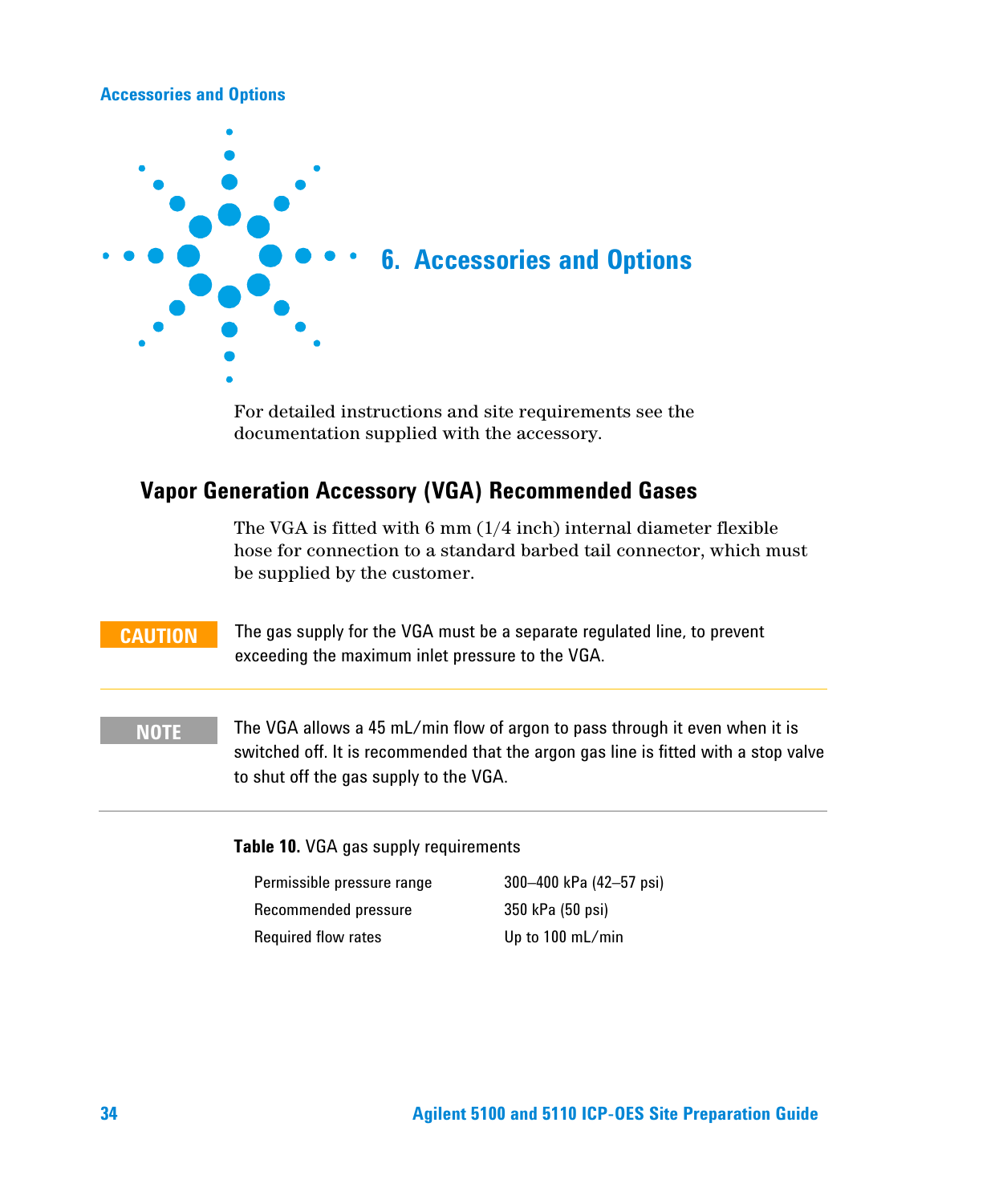### <span id="page-34-0"></span>**Important Customer Web Links**

- For additional information about our solutions, please visit our web site at [http://www.chem.agilent.com/en-](http://www.chem.agilent.com/en-US/Pages/HomePage.aspx)[US/Pages/HomePage.aspx](http://www.chem.agilent.com/en-US/Pages/HomePage.aspx)
- Need to get information on your product? Literature Library <http://www.agilent.com/chem/library>
- Need to know more? Customer Education <http://www.agilent.com/chem/education>
- Need technical support, FAQs? <http://www.agilent.com/chem/techsupp>
- Need supplies? <http://www.agilent.com/chem/supplies>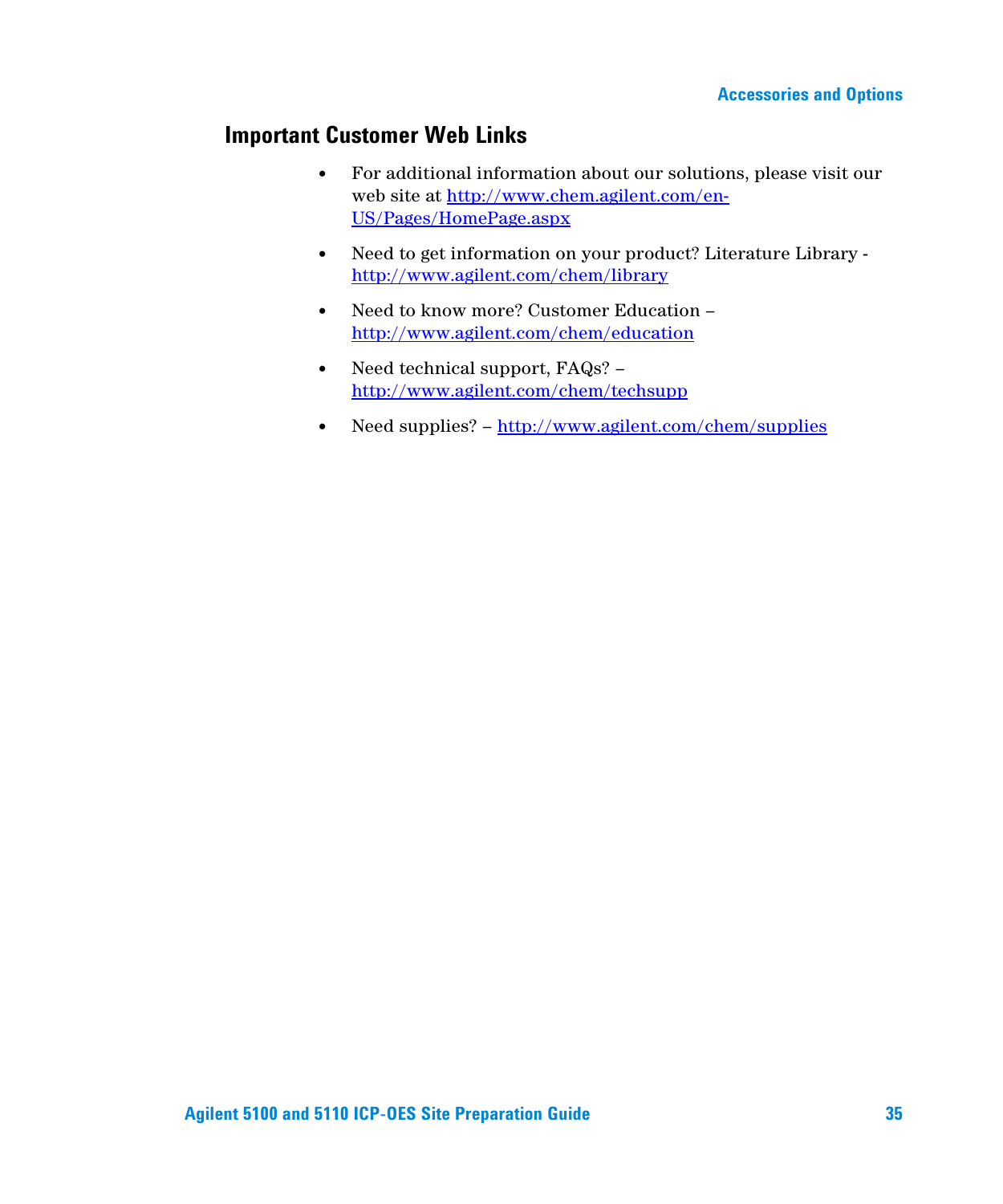#### **Appendix A – Power Cords**

<span id="page-35-0"></span>

This appendix shows the power cords available for the Agilent ICP-OES system.

The diagrams are for illustration purposes only. The cable that arrives may differ in appearance.

**US, Canada, 250 V, 15 A, NEMA 6-15 (Agilent Part Number 8120-8623) Length 2.5 m (8.2 ft)**



#### **UK, Hong Kong, Singapore, Malaysia, C19, 13 A, BS 1363 (Agilent Part Number 8120-8620) Length 2.5 m (8.2 ft)**





**Switzerland, Denmark, C19, 16 A, 1302 (Agilent Part Number 8120-8622) Length 2.5 m (8.2 ft)**



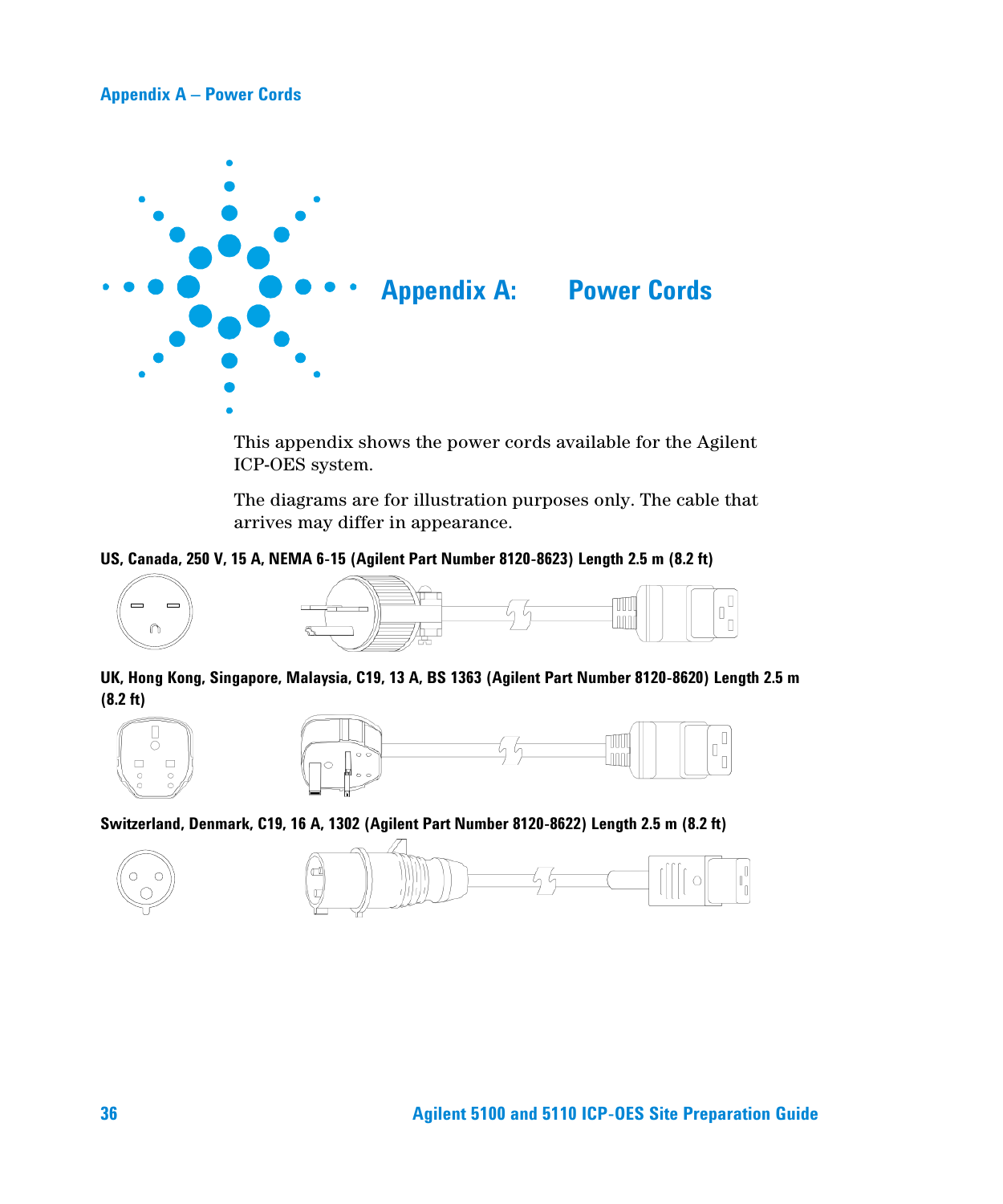**Australia, C19, 16 A, AS 3112 (Agilent Part Number 8120-8619) Length 2.5 m (8.2 ft) China, C19, 15 A, Fast, GB 1002 (Agilent Part Number 8121-0070) Length 2.5 m (8.2 ft) Argentina, C19, 16 A, IRAM 2073 (Agilent Part Number 8121-0675) Length 4.5 m (14.7 ft)**



**India, South Africa, C19, 15 A, IS 1293 and IS 6538 (Agilent Part Number 8121-0710) Length 2.5 m (8.2 ft)**



**Israel, C19, 16 A, SI 32 (Agilent Part Number 8121-0161) Length 2.5 m (8.2 ft)**



**Japan, C19, 20 A, NEMA L6-20 (Agilent Part Number 8120-6903) Length 4.5 m (14.7 ft)**



**Taiwan, S America, C19, 20 A, NEMA 6-20 (Agilent Part Number 8120-6360) Length 2.5 m (8.2 ft)**



**Europe, Korea, C19, 16 amp, CEE7 VII (Agilent Part Number 8121-1222) Length 2.5 m (8.2 ft)**



**Thailand, 220 V, 15A, 1.8 M, C19, NEMA 5-15 (Agilent Part Number 8121-1301) Length 1.8 m (5.9 ft) (Not Shown)**

**Brazil, C19 250 V, 16 A, NBR 14136 (Agilent Part Number 8121-1787) Length 2.5 m (8.2 ft) (Not Shown)**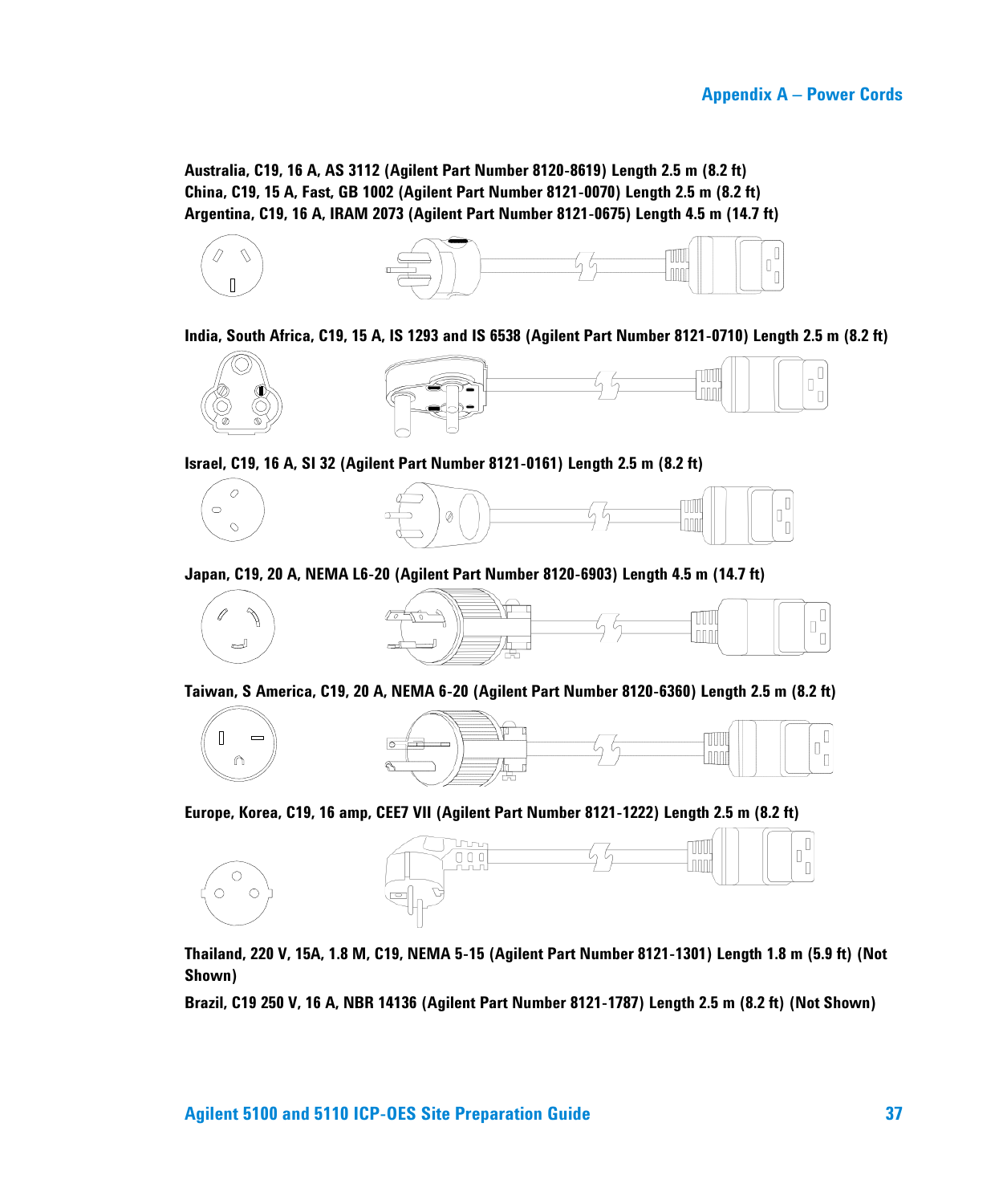**Appendix A – Power Cords**